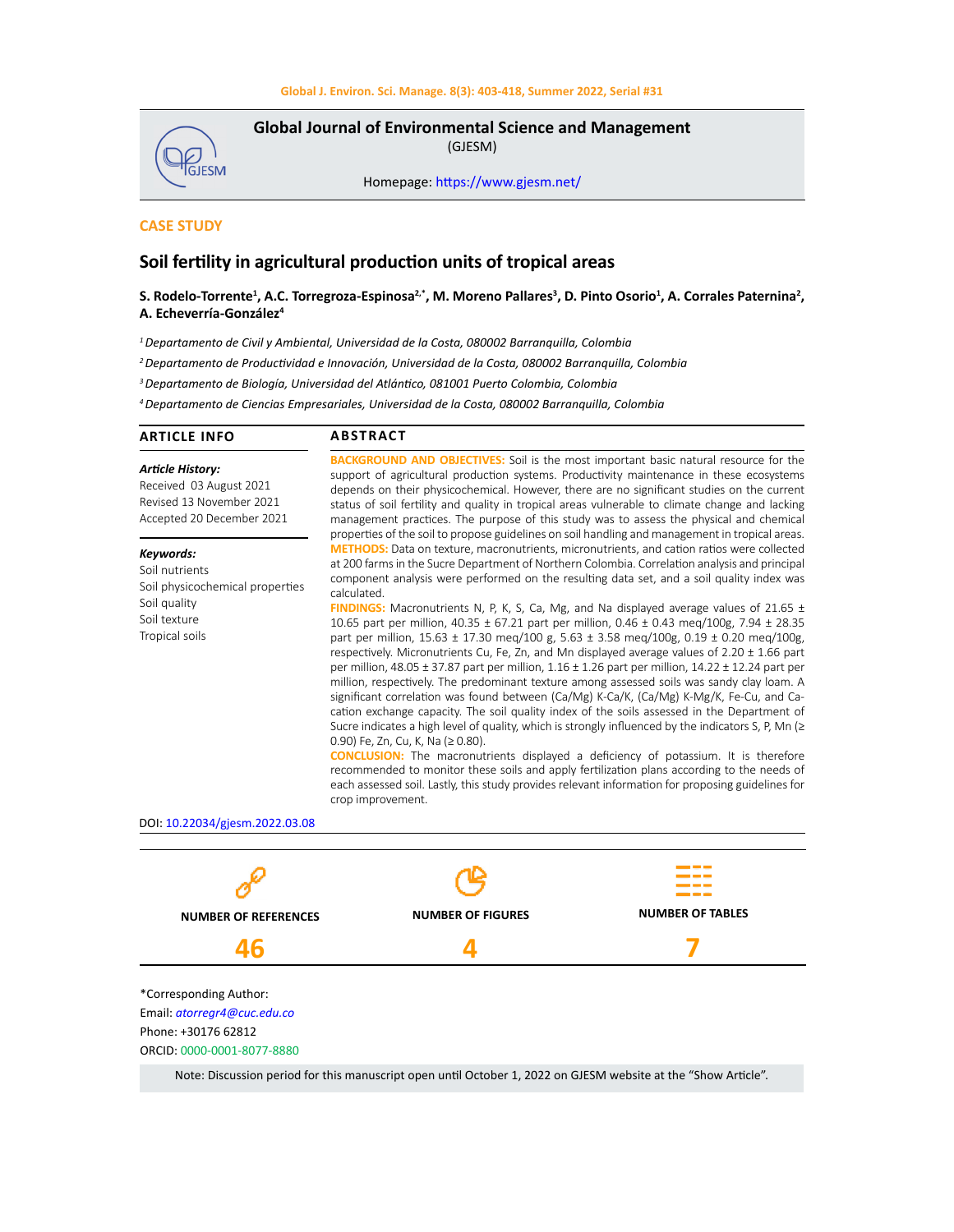### **INTRODUCTION**

The contribution of soils is essential for agricultural productivity, water regulation, climate regulation, and the environmental cycling of energy, carbon and nutrients, as well as the sustainment of biodiversity (van Leeuwen *et al*., 2019). The importance of soil quality is associated with its functional capacity within ecological and land-use limits, while maintaining productivity and plant health (Martínez-Mera et al., 2017). Soil quality is a complex functional concept that cannot be measured directly in the field or laboratory but can only be inferred through a combination of physical, chemical, and biological indicators providing key information on the soil's composition, structure, and function (Paz‐Ferreiro and Fu, 2016). The most noteworthy of these indicators is soil fertility, which refers to the soil's capacity to sustain plant growth by producing the required nutrients (León-Moreno, 2019). Soil fertility decrease is a major problem in many regions of the planet and a persistent limitation for agricultural production, particularly in low-potential areas. Therefore, declining soil fertility represents a major threat to food safety and development of small farmer communities (Vanlauwe *et al.,* 2017). Soil degradation implies a decline in soil quality, together with an associated reduction in ecosystem functions and services. One of the main types of soil degradation is chemical degradation (Lal, 2015). Soil chemical degradation includes processes such as acidification, salinization, nutrient depletion, reduced cation exchange capacity (CEC), increased Al or Mn toxicities, Ca, or Mg deficiencies, leaching of  $NO_{3}$ -N or other essential plant nutrients, or contamination by industrial wastes or by-products (Lal, 2015). At the same time, different human activities are producing physical changes, increased concentrations of chemical residues, and accumulation of materials (Muñoz-Rojas, 2018). Due to the above, it is important to assess the physicochemical quality of the soil as an indicator of its fertility and therefore of its environmental condition. Thus, a mathematical or statistical framework was put forward in the early 1990s to estimate soil quality index (SQI) (Mukherjee and Lal, 2014). It is also necessary to assess soil fertility, in order to develop suitable fertilization strategies. Soil management is one of the main factors influencing the improvement or degradation of soil quality (Lal, 2015). Soil health is a key component for addressing the global challenges of food safety,

simultaneously ensuring environmental sustainability in view of a growing human population (Kurgat *et al*., 2018). Several studies have been carried out on the evaluation of physicochemical characteristics in soils (Martínez-Mera et al., 2019). Table 1. provides examples of recent research on soil quality around the globe. In Colombia, studies have been mainly developed in the Atlántico (Martínez-Mera *et al*., 2019) and Córdoba departments (Marrugo-Negrete *et al.,* 2017). Some of the most important physicochemical characteristics for the assessment of soil fertility and health include its texture (Bünemann *et al.,* 2018), organic carbon (OC/OM), total N, total P, macronutrients, micronutrients, CEC, potential of hydrogen (pH), exchangeable ions, cation ratios, and mineralization rate (Obriot *et al.,* 2016; Karbassi and Heidari, 2015; Karbassi and Pazoki, 2015). Sustainable soil management is an urgent matter worldwide: 25% of the world's population depends directly on degraded soils (Zhang *et al.,* 2011), mainly in tropical and subtropical areas of developing countries. However, there are no significant studies on the current status of soil fertility and quality in tropical areas vulnerable to climate change and lacking management activities, as is the case in northern Colombia. This study aims to determine soil quality in agricultural units through the analysis of its physical and chemical properties. Research was carried out in 200 properties, owned by small farmers, in five prioritized municipalities (San Onofre, San Marcos, Morroa, Corozal, and Majagual) of the Sucre Department, northern Colombia. Field measurements and laboratory analysis for this study were carried out in 2020.

### **MATERIALS AND METHODS**

The methods employed in this research is summarized in Fig. 1. Soil samples were collected and sent to the laboratory to determine their physical and chemical properties. Relationships between cations were estimated, and statistical analyzes were carried out in order to assess soil. This methodology used allowed to determine which physical and chemical properties are the most significant for soil quality in the region.

### *Study area*

The Sucre Department, located in the Caribbean plains of northern Colombia (Fig. 2), encompasses an area of 10670 km<sup>2</sup>, equivalent to 0.9% of the total area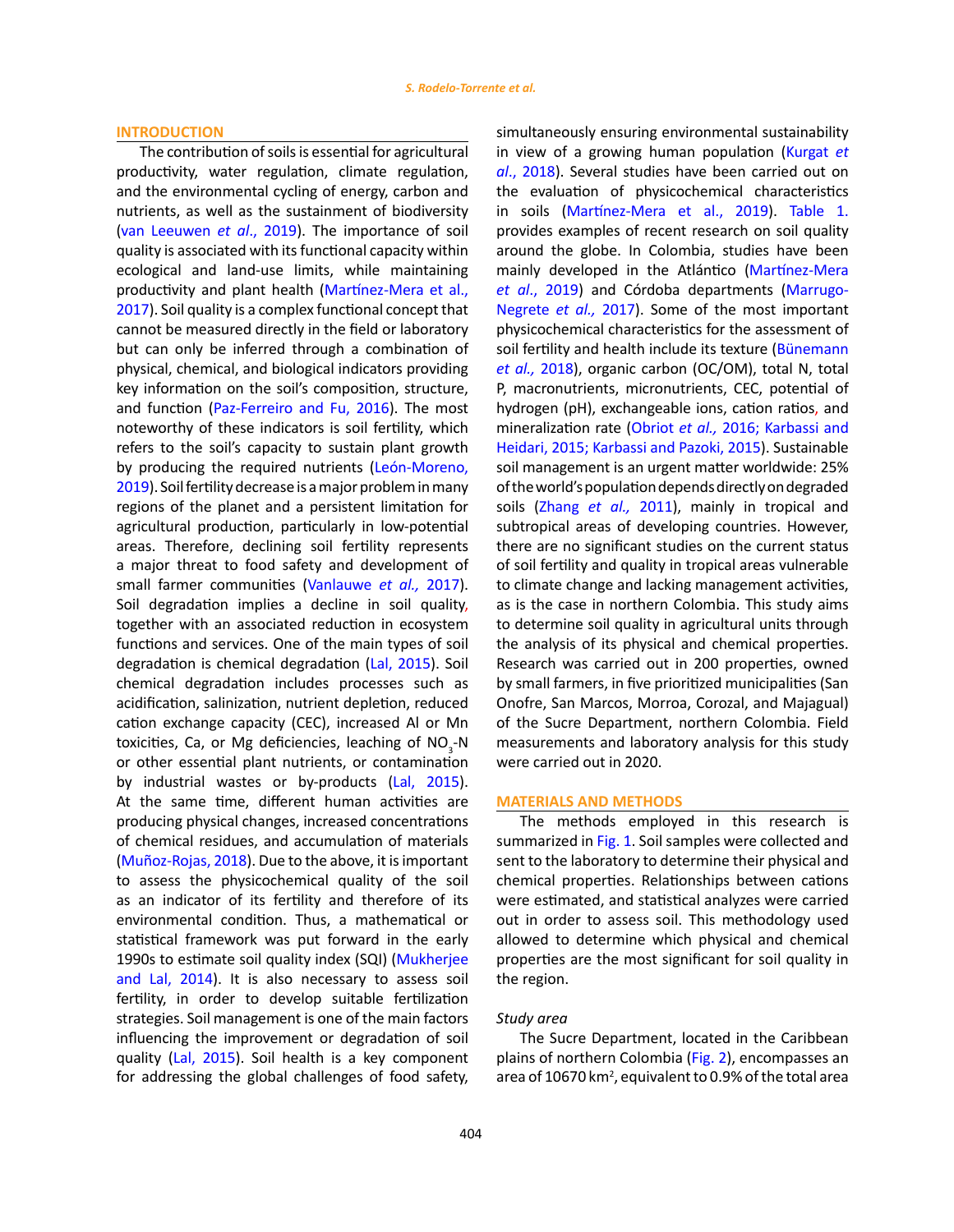### *Global J. Environ. Sci. Manage., 8(3): 403-418, Summer 2022*

## Table 1: Summary of different recent studies about soil quality. Table 1: Summary of different recent studies about soil quality.

| Location                           | Relevant aspects                                                                                                                                                                                                                                                                                                                                                                                                                                                                                                                                                                                                                                                                                                                                                                                                                                                                                                                          | References                            |
|------------------------------------|-------------------------------------------------------------------------------------------------------------------------------------------------------------------------------------------------------------------------------------------------------------------------------------------------------------------------------------------------------------------------------------------------------------------------------------------------------------------------------------------------------------------------------------------------------------------------------------------------------------------------------------------------------------------------------------------------------------------------------------------------------------------------------------------------------------------------------------------------------------------------------------------------------------------------------------------|---------------------------------------|
| South-West Cameroon                | Assessed two soil fertility approaches in paddy fields for rice cultivation, in order to<br>develop a user-friendly and credible soil fertility index (SFI). According to the two<br>methods used in the study, most of the study area was classified as moderately<br>suitable for rice cultivation. The results of the parametric and fuzzy methods also<br>demonstrated that the most important limiting factors were drainage and the<br>thickness of the plow layer. The other limiting factors were texture, pH, OM, and<br>coarse fragment                                                                                                                                                                                                                                                                                                                                                                                         | <b>Delsouz Khaki</b><br>et al. (2017) |
| Sub-Saharan Africa                 | Performed different analyses on various datasets demonstrated the direct impact of<br>physicochemical properties of soil and derived soil fertility parameters on major<br>constraints for plant growth and optimal crop production such as water retention<br>capacity, roots development, soils aeration, nutrients availability, nutrients<br>abundance, and cations balance Based on physicochemical soil properties, fertility<br>parameters and Soil Quality Index (SQI), four soil fertility classes were identified: (i)<br>very good fertility soils; (ii) good fertility soils; (iii) fairly good fertile soils; (iv) poorly<br>fertile soils. The principal indicators controlling soil are Ca, Mg, pH water, OM,<br>available P, total Nitrogen, and CEC. Four of the seven indicators (Ca, pH, OM, and P)<br>were also identified as important indicators for assessing the fertility status of the<br>different soil groups | Nguemezi et<br>al. (2020)             |
| South-Western China                | Calculated a soil quality index found that soil organic carbon, total nitrogen,<br>potassium, and free iron are the most important indicators of soil quality in tropical<br>acidic red soils. Deforestation and corn cultivation related to significant decreases in<br>SQI                                                                                                                                                                                                                                                                                                                                                                                                                                                                                                                                                                                                                                                              | Huang et al.<br>(2021)                |
| Review paper (around the<br>world) | Revealed how soil quality assessment has changed through time in terms of<br>objectives, tools and methods, and overall approach. Main objectives included:<br>suitability for crop growth, productivity, environment, multi-functionality, ecosystem<br>services, resistance, and resilience. Total organic matter/carbon and pH are the most<br>frequently proposed soil quality indicators, followed by available phosphorus, various<br>indicators of water storage, and bulk density (all mentioned in > 50% of reviewed<br>indicator sets). Texture, available potassium, and total nitrogen are also frequently<br>used (> 40%)                                                                                                                                                                                                                                                                                                    | Bünemann et<br>al. (2021)             |



Fig. 1: Scheme of the methodology used in this study.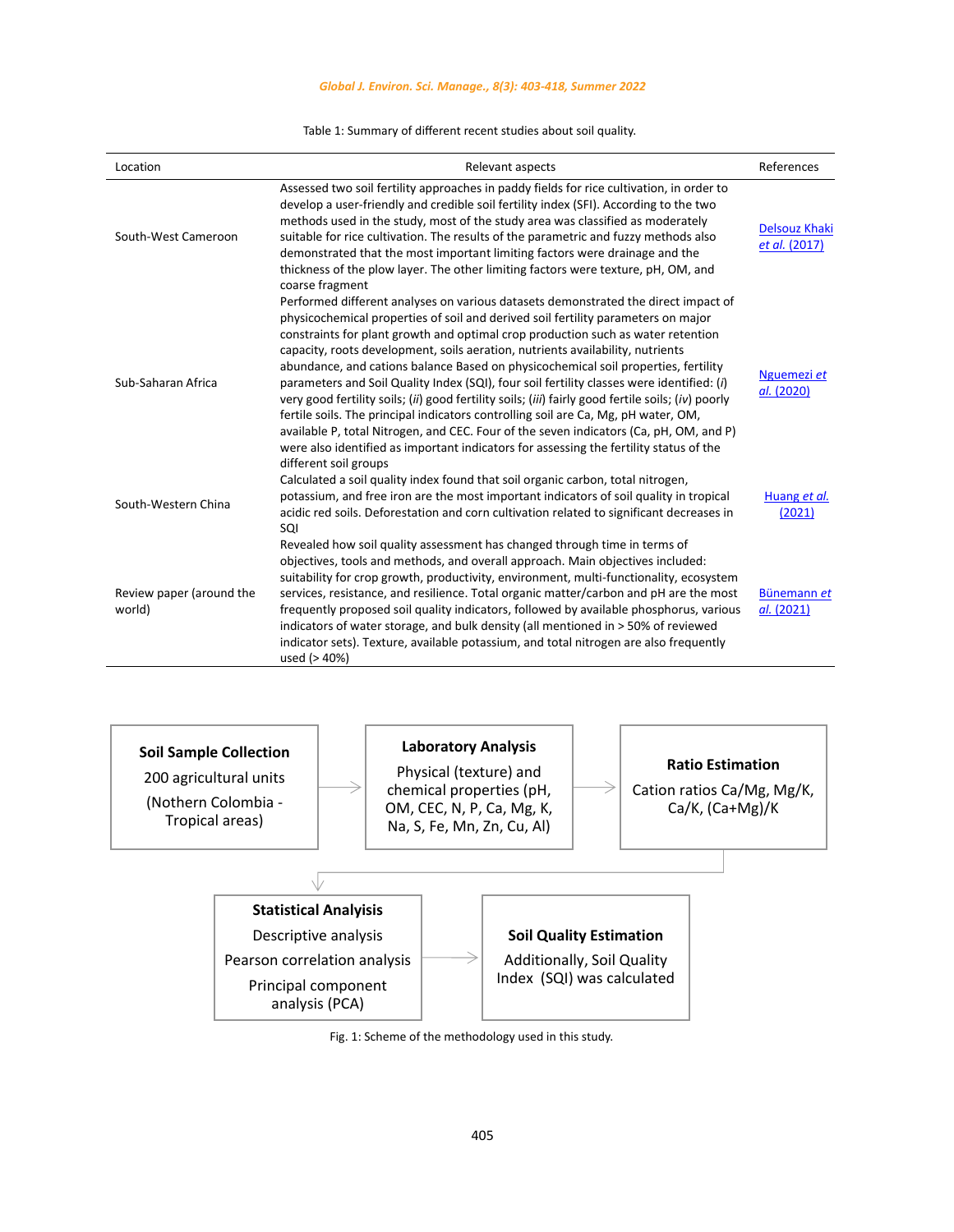#### *Soil quality in agricultural production*



Fig. 2: Geographic location of the study area in the Department of Sucre in northern Colombia

of Colombia and 8.5% of the Colombian Caribbean region (Bustamante *et al.,* 2003). The weather in the region features a marked gradient of heavier rainfall from north to south (IDEAM, 2018). There are five subregions within the Sucre Department, the relevant characteristics of which are described in Table 2. In each subregion, a municipality was prioritized due to differences in precipitation, soil type, vegetation, and crop type. In addition, Sucre has the greatest percentage of area with land use conflicts among Colombian departments. Approximately 78% of the department area is affected by conflict of use, 42% (approximately 446000 Hectares) is affected by overuse, and 36% by underutilization. Proper use of soil, that is, productive systems where natural covers have not been affected, is present in only 22% of the department area. There are two trends of land use in Colombia: one is the use of some soils for agriculture and livestock when they have a different vocation, such as forestry or agroforestry. Another is the underutilization of soils, that is, abandoned or wasted lands that are not used for their true calling (DNP. 2003). Colombia is rich and diverse in soil resources. The Geographical Institute Agustin Codazzi (IGAC,

for its initials in Spanish) recognizes 8 types of soils in Colombia, based on their vocation and capacity for use, productivity, and conservation (IGAC, 2021). Class 1, 2, and 3 soils, the most suitable for agricultural developments and controlled livestock, are widely distributed in areas of the Caribbean (northern) region of Colombia. Soils in these classes can support transitory crops and intensive livestock with high-yield pastures, with practices such as fertilization, waxing, watering, and drainage. Class 4, also found in the department of Sucre, includes soils with low fertility and high Al content. This class is suitable for agricultural, and livestock uses, but due to its limitations, it requires agricultural management practices. According to IGAC (2016), soils in the sampled municipalities of Sucre represent the orders Alfisols, Inceptisols, Mollisols, Ultisols, Vertisols, and Histosols.

# *Sample collection and laboratory analysis*

Soil samples were collected at 200 farms in the five prioritized municipalities: 40 samples in Morroa (Montes de María subregion); 40 samples in Corozal (Sabana subregion); 40 samples in San Onofre (Gulf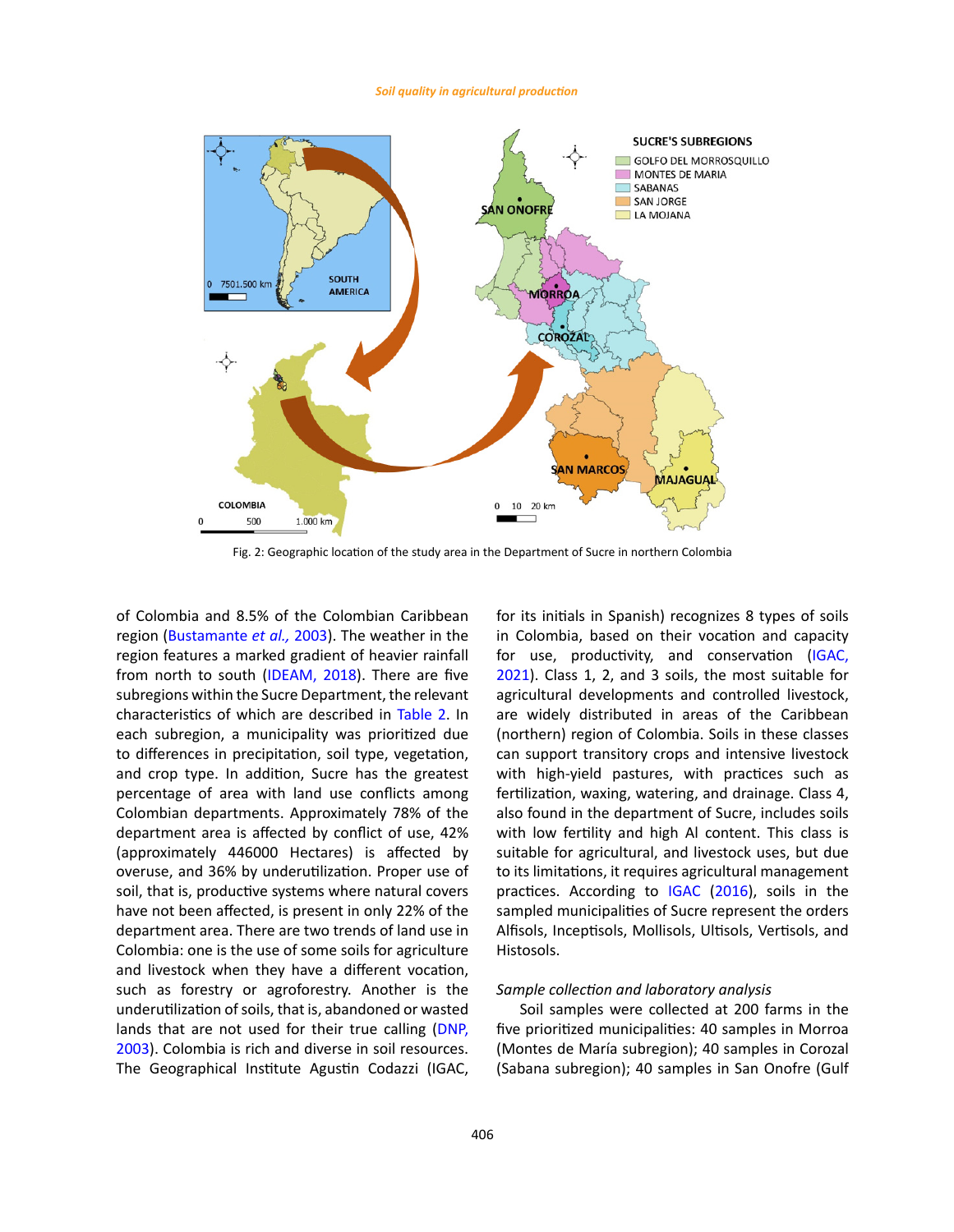| SR/area                                                                                                        | Mun        | T/Av A<br>₹       | ₹          | Localization  | Vegetation                                         | Soil texture | Soil type<br>(Order) | Crops                                                |
|----------------------------------------------------------------------------------------------------------------|------------|-------------------|------------|---------------|----------------------------------------------------|--------------|----------------------|------------------------------------------------------|
| Montes de María                                                                                                | Morroa     | .89C              | 1000-      | 9º 20' 42" N  | Tropical dry forest,                               | Sandy loam,  | Alfisols,            | Cassava, corn, tropical yam, watermelon,             |
| (6466 km <sup>2</sup> )                                                                                        |            | 160 mas           | 1200       | 75º 18' 21" W | mountain landscape                                 | Sand,        | Inceptisols          | beans, sweet pepper, rice, melon, pumpkin,           |
|                                                                                                                |            |                   | mm         |               |                                                    | Clay loam    |                      | white cucumber, purple sweet potato,<br>eggplant     |
| Sabana                                                                                                         | Corozal    | 27 <sup>o</sup> C | -066       | 9º 19' 3" N   | Tropical dry forest, hills                         | Sand,        |                      | Cassava, tropical yam, corn, beans, plantain,        |
| $(2101 \text{ km}^2)$                                                                                          |            | 143 mas           | 1275       | 75º 17' 29" W | landscape, extensive                               | Sandy loam,  | Mollisols            | watermelon                                           |
|                                                                                                                |            |                   | mm         |               | grassland area                                     | Clay loam    |                      |                                                      |
| Golfo de Morrosquillo                                                                                          | San Onofre | 49C               | 900-       | 9º 43' 59" N  | Tropical dry forest,                               | Clay,        | Mollisols            | Rice, cassava, tropical yam, corn, plantain,         |
| $(1886 \text{ km}^2)$                                                                                          |            | masl              | 1300<br>mm | 75º 31' 59" W | hills landscape, mangrove<br>anthropic grasslands, | Clay loam    | Jltisols             | sweet pepper, beans, watermelon,<br>pumpkin, sesame. |
|                                                                                                                |            |                   |            |               | forest                                             |              |                      |                                                      |
| San Jorge                                                                                                      | San Marcos | 28 <sup>o</sup> C | 1300-      | 8º 40' 1" N   | Tropical humid forest,                             | Sand,        | Mollisols,           | Corn, rice, cassava, tropical yam,                   |
| $(2934 \text{ km}^2)$                                                                                          |            | 25 mas            | 2300       | 75º 7' 59" W  | tropical dry forest,                               | Clay         | Vertisols            | watermelon.                                          |
|                                                                                                                |            |                   | mm         |               | natural grassland                                  |              |                      |                                                      |
| Mojana                                                                                                         | Majagual   | 28ºC              | 2320-      | 8º 32' 9" N   | Tropical humid forest,                             | Clay loam    | Mollisols,           | Rice, corn, cassava, plantain, pumpkin,              |
| $(2337 \text{ km}^2)$                                                                                          |            | imasl<br>28       | 3000       | 74º 39' 23" W | wetland area                                       |              | Histosols            | sugarcane, watermelon                                |
|                                                                                                                |            |                   | mm         |               |                                                    |              |                      |                                                      |
| SR: Sub-region; Mun: Municipality; Av T: Average Temperature; Av A: Average Altitude; AP: Annual Precipitation |            |                   |            |               |                                                    |              |                      |                                                      |

Table 2: Characteristics of the five subregions and municipalities sampled in the department of Sucre in northern Colombia (Agronet, 2021). Table 2: Characteristics of the five subregions and municipalities sampled in the department of Sucre in northern Colombia (Agronet, 2021).(Agronet, 2021).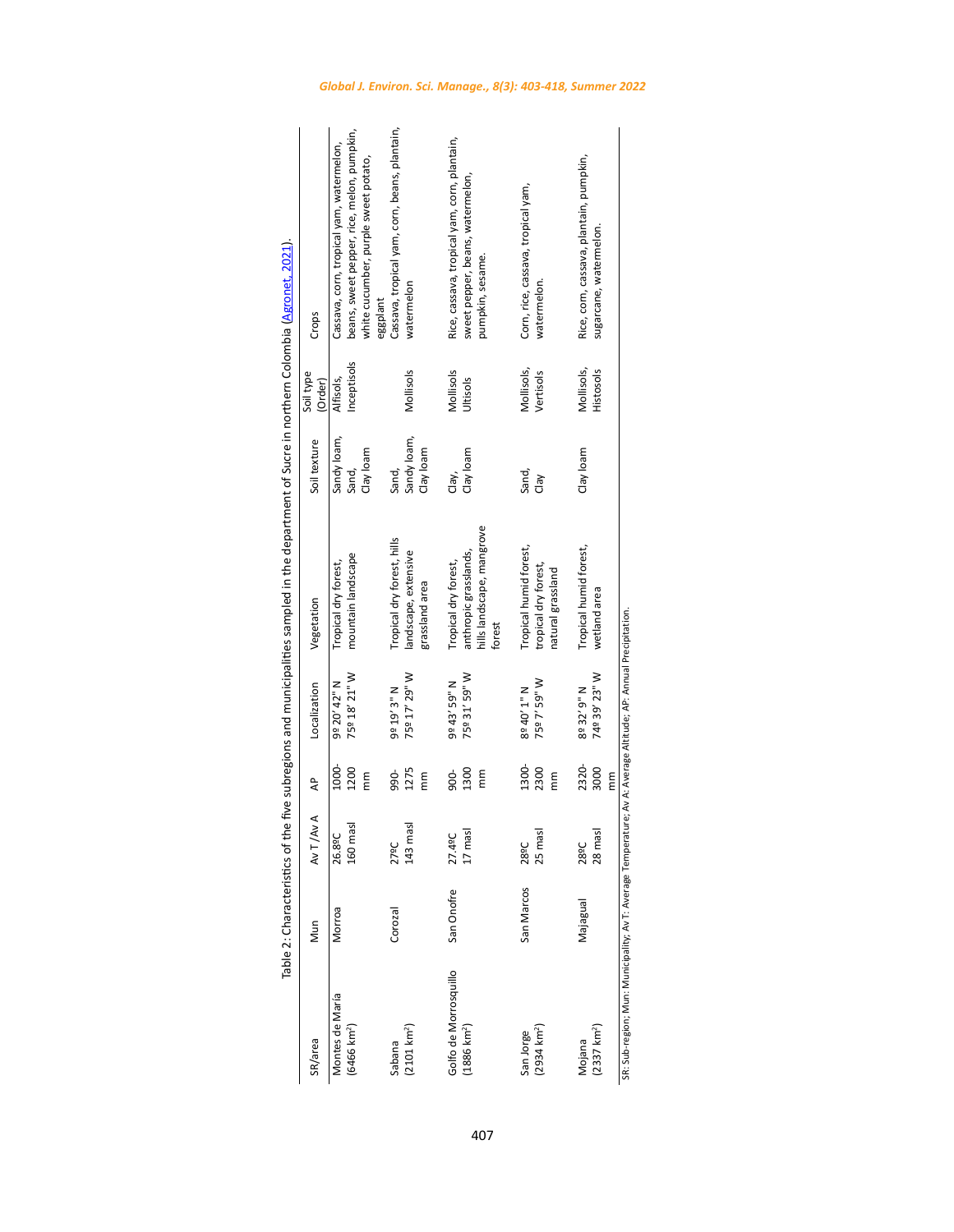of Morrosquillo subregion); 40 samples in San Marcos (San Marcos subregion); and 40 samples in Majagual (Mojana subregion) (Fig. 2). Samples were taken in crop fields, on flat terrain, mainly from Mollisols and Alfisols. Average farm area was 3 hectares; within each farm, one hectare was chosen for sampling. 15 subsamples were taken along zigzag transects, making V shaped cuts in the soil at a depth of 30 cm. The external portions of samples were discarded to avoid contamination. Each subsample was placed in a sterile plastic container in order to mix all subsamples and obtain a composite sample weighing 500 g. Sample collection followed the guidelines of Colombian Technical Standard (NTC) 3656 (ICONTEC, 2004). All samples were collected by triplicate to determine the precision of tests. The samples were analyzed at the environmental laboratory Zona Costera S.A.S., which is certified for environmental characterizations by the Institute of Hydrology, Meteorology and Environmental Studies (IDEAM). At the laboratory, physical (e.g., texture) and chemical (e.g., pH, OM, CEC N, P- total phosphorus -, Ca, Mg, K, Na, S, Fe, Mn, Zn, Cu, and Al) characteristics were determined (Table 3).

### *Data analysis*

Descriptive statistics (e.g., minimum, maximum, mean, and standard deviation values) were performed on all physicochemical variables, followed by tests of normality and homogeneity of variance. Pearson correlation analyses were performed to test the relationships between physicochemical variables. Lastly, a principal component analysis (PCA) was performed to examine the contribution of each physicochemical variable to the overall variance of the studied soils. All statistical analyses and plots were performed using the R software package (R Core Team, 2020). Additionally, SQI was calculated for each farm production unit, by assigning unique values to each physicochemical variable by means of a weighted average (Nguemezi *et al.,* 2020). The Nv was calculated using Eq. 1.

$$
Nv = 1 - \left(\frac{Im - Imin}{Imax - I min}\right)
$$
\n(1)

Where Nv = is the normalized value, Im = indicator mean, Imax = indicator maximum value, Imin = indicator minimum value. The SQI was calculated using the simple additive method (Mukherjee and Lal, 2014). The SQI was interpreted using a transformation scale of five classes of soil quality (Nguemezi *et al.,* 2020): Very high quality 0.80 – 1.00; High quality 0.60  $-0.79$ ; Average quality  $0.40 - 0.59$ ; Low quality  $0.20$ – 0.39; Very low quality 0.00 – 0.19.

#### **RESULTS AND DISCUSSION**

Predominant textures in assessed soils were sandy clay loam (SCL: 26%), clay loam (CL: 13%), clay (C: 12%), loamy sand (LS: 12 %), silt loam (SL: 11%), and loam (L: 10%). Average OM was 1.05 ± 0.51 % (Fig. 3). Loam texture and their products were the most abundant in soil samples. Loam soils generally contain more nutrients, moisture, and humus than sandy soils, have better drainage and infiltration of water and air than silt and clay-rich soils, and are easier to till than clay soils (Moraru *et al.,* 2020). Texture and OM are inherent properties of soil and crops, as well as indicators of soil health; affecting the availability of some macronutrients and micronutrients in the soil (Coblinski *et al.,* 2021). Amsili *et al*. (2021) found that physical and biological indicators were affected both by soil texture and cropping system. According to the classification of Villasanti *et al.* (2013), the content of OM was low in the studied soils. OM content is considered high above 2.8%, medium between 1.2 and 2.8%, and low below 1.2%. Low levels of organic matter are a threat to soil fertility Ndung'u *et al.* (2021). To improve the availability of organic matter, burning of vegetation should be avoided and compost from food waste and animal manure should be added to the soil. OM values in this work are consistent, and sometimes even lower, than those previously reported in other sites of northern Colombia (Martínez-Mera *et al.,* 2019).

Regarding macronutrients average values of N, P, K, S, Ca, Mg, and Na were  $21.65 \pm 10.65$  parts per million  $(ppm)$ , 40.35 ± 67.21 ppm, 0.46 ± 0.43 meg/100g, 7.94  $± 28.35$  ppm,  $15.63 ± 17.30$  meg/100g,  $5.63 ± 3.58$ meg/100g, and  $0.19 \pm 0.20$  meg/100g, respectively. For the case of the micronutrients Cu, Fe, Zn, and Mn, average values of  $2.20 \pm 1.66$  ppm,  $48.05 \pm 37.87$  ppm, 1.16 ± 1.26 ppm, and 14.22 ± 12.24 ppm, respectively. Average soil pH was  $6.05 \pm 0.80$ , with a maximum of 7.68 and a minimum of 4.19. Acid soils (average pH = 4.68) have been previously reported in Andean soils of Colombia. Average soil CEC was 22.84 ± 10.23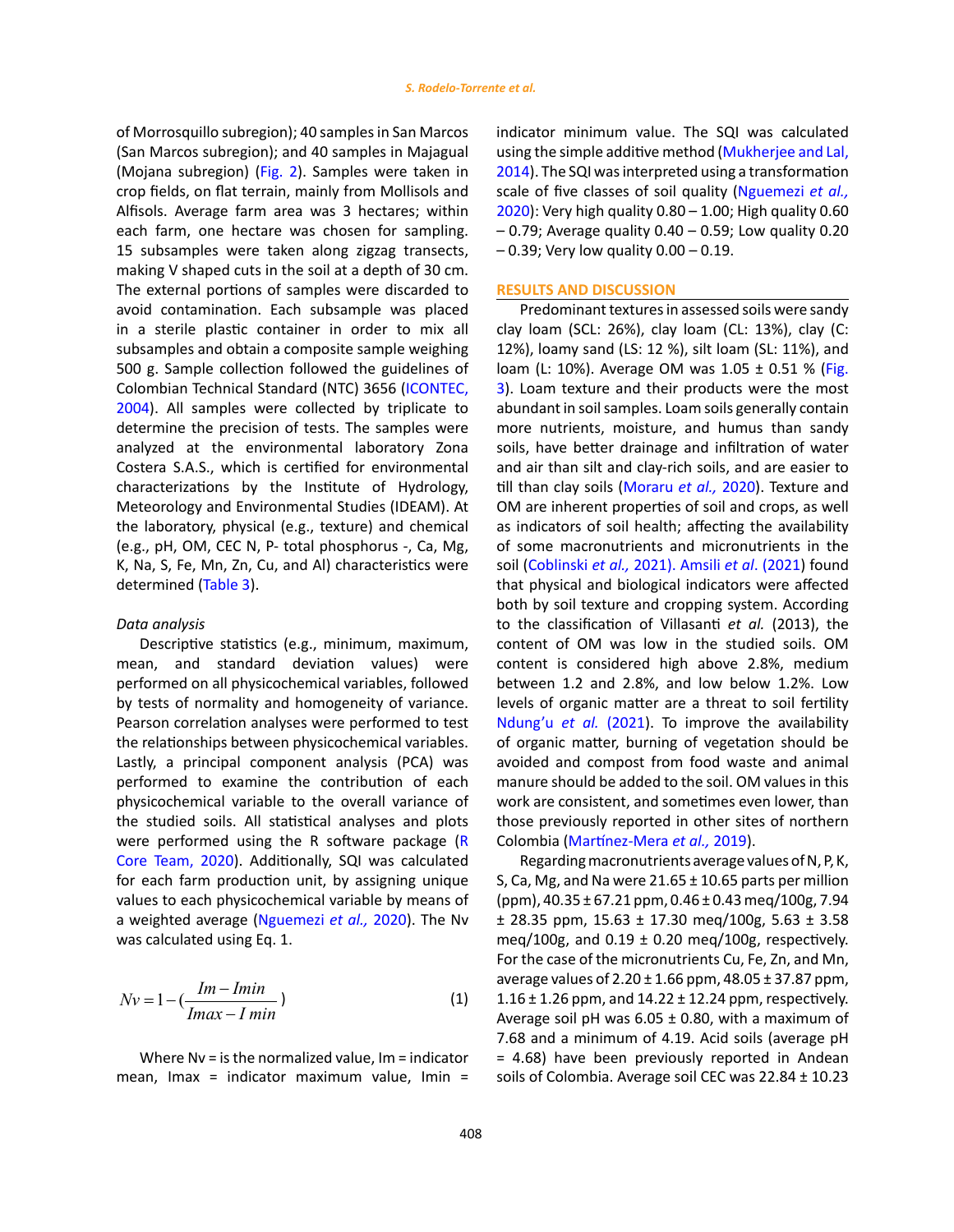| Variable                       | Method                                                       |                 | Reference values             |                                                             |
|--------------------------------|--------------------------------------------------------------|-----------------|------------------------------|-------------------------------------------------------------|
| PHYSICAL                       |                                                              |                 |                              |                                                             |
| Texture                        | Bouyoucos NTC ISO 11464 (1975-11-24)                         | % Sand          | % Silt                       | % Clay                                                      |
| CHEMICAL                       |                                                              | Under           | Medium                       |                                                             |
| OM (%)                         | $OM = Organization \times 1,724 (1.724 \text{ constants})$   | 54.49           | $1.5 - 3$                    | High<br>>3.01                                               |
| N (ppm)                        | NOM-021-SEMARNAT-2000, 7.1.8 AS-08 - Volumetry               | 0.09            | $0.1 - 0.199$                |                                                             |
| P (ppm)                        | Bray II extraction - Spectrophotometry                       | $-9.99$         | $10 - 20$                    | $\frac{2}{20}$ $\frac{2}{20}$ $\frac{2}{20}$ $\frac{2}{20}$ |
| Ca (meq/100 g)                 | Extraction ammonium acetate 1 M, pH 7,0 - A.A spectrometry   | 50.59           | $3 - 6$                      |                                                             |
| Mg(meq/100 g)<br>K (meq/100 g) | Extraction ammonium acetate 1 M, pH 7,0 - A.A spectrometry   | $-1.5$          | $1.5 - 3$                    |                                                             |
|                                | Extraction ammonium acetate 1 M, pH 7,0 - A.A spectrometry   | $5 - 0.15$      | $0.15 - 0.3$                 | 0.301                                                       |
| Na (meq/100 g)                 | Extraction ammonium acetate 1 M, pH 7,0 - A.A spectrometry   | <1 Normal       | >1 Problem                   |                                                             |
| S (ppm)                        | Extraction with calcium monophosphate 0,008 M - Turbidimetry | $rac{10}{5}$    | $10-20$<br>$20-50$           |                                                             |
| Fe (ppm)                       | NTC-5526 Method A. DTPA/ A.A spectrometry                    | 50              |                              | > 50                                                        |
| Mn (ppm)                       | NTC-5526 Method A. DTPA/ A.A spectrometry                    | 50              | $10 - 30$                    | $\frac{1}{2}$ $\frac{1}{2}$ $\frac{1}{2}$                   |
| Zn (ppm)                       | NTC-5526 Method A. DTPA/ A.A spectrometry                    | $\Delta$        | $1-2$                        |                                                             |
| Cu (ppm)                       | NTC-5526 Method A. DTPA/ A.A spectrometry                    | $\vec{\nabla}$  | $1-2$                        |                                                             |
| Al (meq/100 g)                 | N-EE-081: NTC ISO 11464:1995, Extraction KCl 1 M - Volumetry | $\leq 1$ Acid   | >3 Problem                   |                                                             |
| pH <sub>1:1, soil:water</sub>  | EPA SW-846 9045 D /Electrometric                             | <5.5 Acid       | 5.5-6.5 neutral              | alkaline<br>> 6.5                                           |
| CEC (mEq/100 g)                | Extraction with ammonium acetate 1 M, pH 7,0 - Volumetry     | $\frac{10}{5}$  | $10 - 20$                    | >20                                                         |
| EC 1:5, soil water             | NTC 5596:2008 / Electrometric                                | 5.00            | $0.8 - 1.6$                  | 3.5                                                         |
| CATION RATIOS                  |                                                              |                 |                              |                                                             |
|                                |                                                              | 4               | Calcium deficiency           |                                                             |
|                                |                                                              | $1 - 2$         | Low level of with respect to |                                                             |
| Ca/Mg                          | Estimate                                                     |                 | Ng                           |                                                             |
|                                |                                                              | $2 - 5$         | Ideal                        |                                                             |
|                                |                                                              | $\lambda$       | Mg deficiency                |                                                             |
|                                |                                                              | Δ               | Mg deficiency                |                                                             |
|                                |                                                              | $1-3$           | Acceptable                   |                                                             |
| Mg/K                           | Estimate                                                     | $\omega$        | Ideal                        |                                                             |
|                                |                                                              | $3 - 18$        | Acceptable                   |                                                             |
|                                |                                                              | $>18$           | K deficiency                 |                                                             |
| Ca/k                           | Estimate                                                     | 50              | Suitable                     |                                                             |
|                                |                                                              | >30             | K deficiency                 |                                                             |
| (Ca/Mg)k                       | Estimate                                                     | 40              | K suitable                   |                                                             |
|                                |                                                              | 96 <sup>2</sup> | K deficiency                 |                                                             |

Table 3: Methods used to analyze the physical and chemical properties. Table 3: Methods used to analyze the physical and chemical properties.Table 3: Methods used to analyze the physical and chemical properties.

409

# *Global J. Environ. Sci. Manage., 8(3): 403-418, Summer 2022*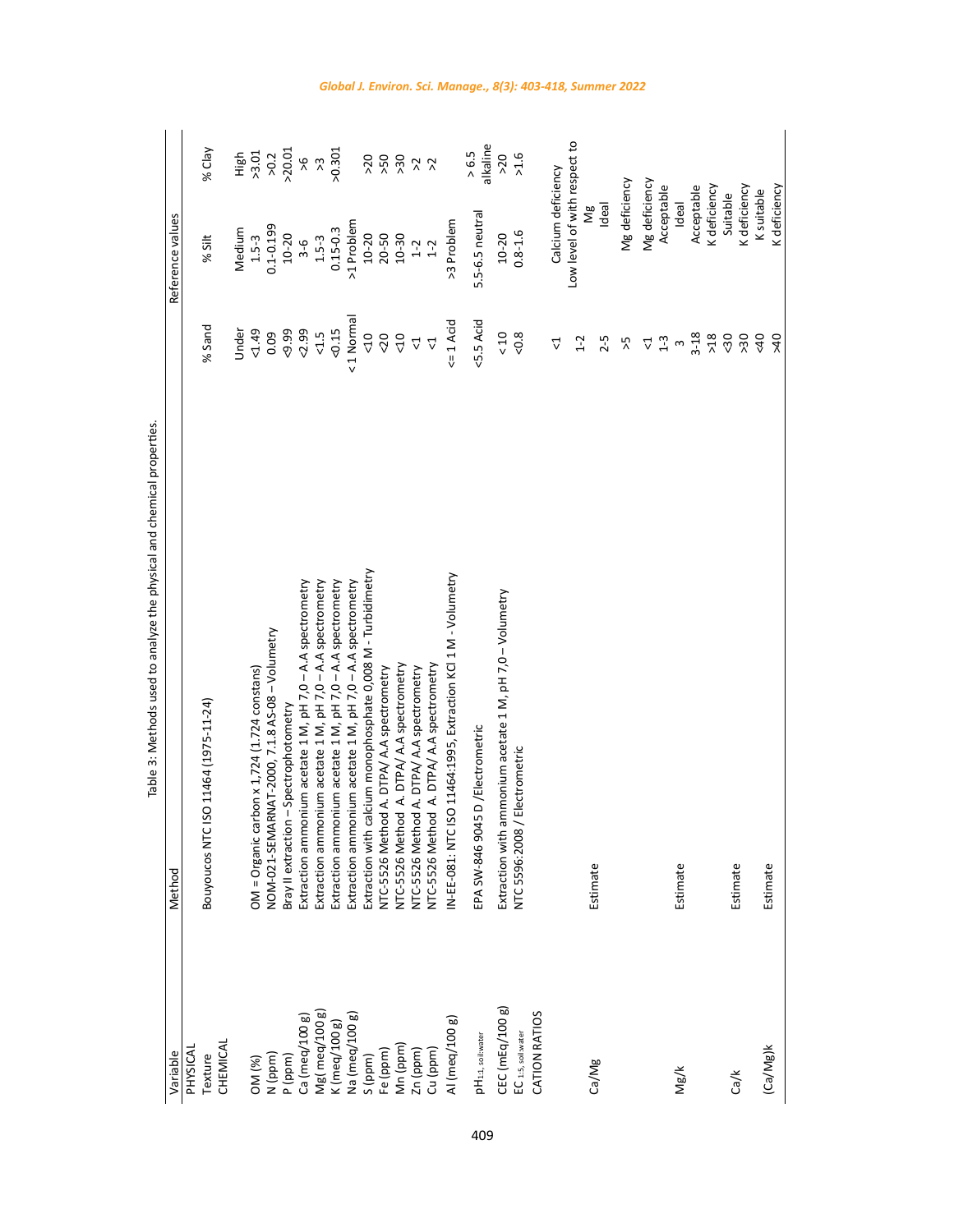#### *Soil quality in agricultural production*



Fig. 3: Texture and OM of the studied soils.

Table 4: Summary for the physicochemical parameters analyzed in agricultural soils of the study area Table 4: Summary for the physicochemical parameters analyzed in agricultural soils of the study area

| Parameter                              | Maximum | Mínimum | Mean  | SD    |
|----------------------------------------|---------|---------|-------|-------|
| N (ppm)                                | 63.20   | 5.40    | 21.65 | 10.65 |
| $P$ (ppm)                              | 401.49  | 2.60    | 40.35 | 67.21 |
| Ca (meg/100 g)                         | 213.35  | 0.13    | 15.63 | 17.30 |
| Mg( meg/100 g)                         | 18.01   | 0.07    | 5.63  | 3.58  |
| K (meg/100 g)                          | 2.94    | 0.02    | 0.46  | 0.43  |
| Na (meg/100 g)                         | 0.98    | 0.02    | 0.19  | 0.20  |
| S (ppm)                                | 344.00  | 0.06    | 7.94  | 28.35 |
| Fe (ppm)                               | 319.24  | 2.74    | 48.05 | 37.87 |
| $Mn$ (ppm)                             | 131.58  | 0.50    | 14.22 | 12.24 |
| Zn (ppm)                               | 8.35    | 0.19    | 1.16  | 1.26  |
| $Cu$ (ppm)                             | 10.28   | 0.23    | 2.20  | 1.66  |
| Al (meg/100g)                          | 1.97    | 0.00    | 0.32  | 0.48  |
| $pH_{1:1, \text{ soil:water}}$         | 7.68    | 4.19    | 6.05  | 0.80  |
| CEC (meg/100g)                         | 50.84   | 4.61    | 22.84 | 10.23 |
| $EC_{1:5, \text{ soil:water}}$ (mS/cm) | 0.17    | 0.01    | 0.05  | 0.03  |

P: total phosphorus, CEC: cation exchange capacity, EC: electrical conductivity

meq/100g, and average EC was  $0.05 \pm 0.03$  mS/cm (Table 4). Values of pH and EC found in this study are below the maximum limit established by the Canadian Soil Quality Guidelines for Agriculture (CCME, 2014). Land use significantly influenced the change in CEC values. P content of soil can be altered by crop removal (approximately 80% is absorbed by plants), water erosion, and OM mineralization (Novello and Quintero, 2009). In the studied soils, macronutrients P and Ca displayed high values, whereas S displayed a low value. Phosphorus is essential for plant development and interacts with other nutrients such as C and N (Torri *et al.,* 2017). Continuous application of P from agrochemicals increases the potential risk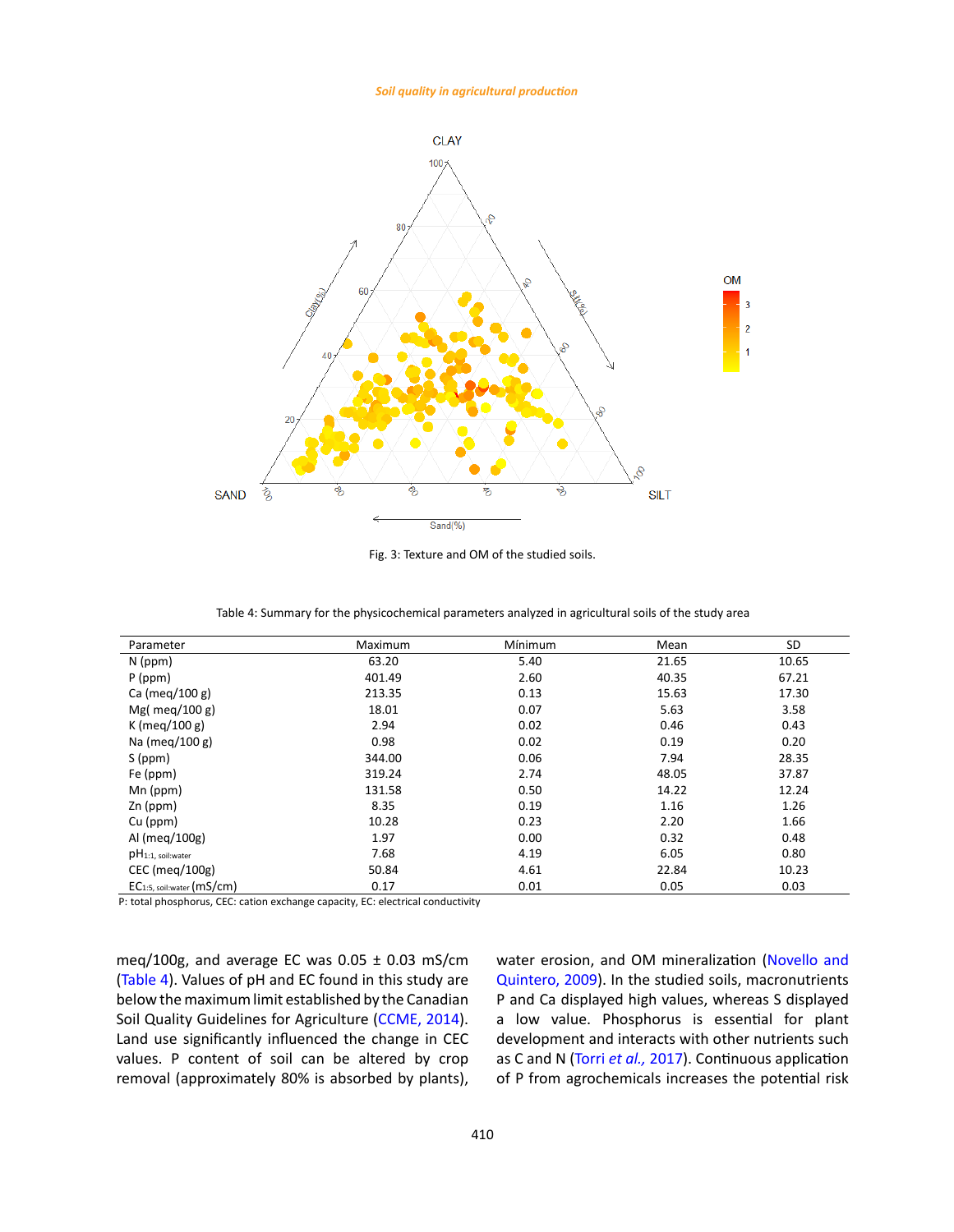| Cation ratios        |                  |                 | Municipiality   |                  |                 |
|----------------------|------------------|-----------------|-----------------|------------------|-----------------|
|                      | Corozal          | Majagual        | Morroa          | San Marcos       | San Onofre      |
| Ca/Mg (Estimate)     | $2.86 \pm 1.48$  | $2.63 \pm 5.16$ | $3.94 \pm 2.24$ | $2.46 \pm 1.40$  | $2.96 \pm 0.83$ |
| Mg/K (Estimate)      | $18.53 \pm 7.56$ | 36.92±18.37     | $9.52 + 5.96$   | $10.31 \pm 7.61$ | 14.52+6.41      |
| Ca/K (Estimate)      | 47.09±19.26      | 75.68±68.25     | 29.27±11.09     | 22.58+16.21      | 40.83±16.35     |
| (Ca+Mg)/K (Estimate) | 65.62±23.65      | 112.60±73.30    | 38.79±14.25     | 32.89±21.94      | 55.35±21.12     |

Table 5: Summary of the calculated cation ratios by the municipality. Table 5: Summary of the calculated cation ratios by the municipality.

of leaching into surface water through runoff, and underground water contamination via lixiviation (Silva-Leal *et al.,* 2021). In addition, high Ca values in soil are mediated by soil origin materials, as well as by the degree in which weathering and lixiviation have influenced soil formation processes (Chang *et al.,* 2020). In moderate quantities, CaCO<sub>3</sub> is beneficial for soil structure, and is often used to neutralize acid pH in soils. However, when high Ca levels are present, this nutrient combines with other components, creating non-soluble compounds that are difficult to absorb by plants. Therefore, an excess of Ca may restrict plant availability of P, B, and Fe (FAO, 2021).

Cation ratios Ca/Mg, Mg/K, Ca/K, and (Ca+Mg)/K, displayed average values of 2.97  $\pm$  2.72, 17.96  $\pm$ 14.29, 43.09 ± 38.14, 61.05 ± 46.77, respectively. In all the assessed municipalities, an ideal Ca/Mg cation ratio was found, whereas the Mg/K ratio indicated a deficiency of K. Ca/K and (Ca+Mg)/K ratios displayed suitable values only in the municipalities of San Marcos and Morroa (Table 5). On the other hand, calculated cation ratios Mg/K, Ca/K, and (Ca+Mg)/K indicated a deficiency of K in most assessed samples, with average values  $> 18$  in the ratio Mg/K,  $> 30$  in the ratio Ca/K and  $> 40$  in the ratio (Ca+Mg)/K. K is essential for plant physiological processes and is vital for the receptors of tolerance to hydric stress (Ruan *et al.,* 2014). In addition, hydric stress is a main limiting factor affecting plant growth and production. In arid and semi-arid regions, water scarcity limits crop productivity (Bader *et al.,* 2021). Consequently, it is essential to carry out studies in the area to propose management actions to improve the reported K deficiency. Previous studies of acid, low CEC soils in Colombian localities revealed the difficulty to adjust the relationships between exchangeable cations, due to the relationship between base saturation and soil pH (León, 1994). In general terms, it can be argued that very high  $Ca^{2+}$  and  $Mg^{2+}$  concentrations decrease

K<sup>+</sup> absorption, and high K<sup>+</sup> levels may aggravate Mg<sup>2+</sup> deficiency. However, it is worth noting that plants have a large capacity for adaptation, and their growth would be affected only under extreme conditions.

Pearson analysis found statistically significant correlations between most variables assessed (*p-value* ≤ 0.05), excepting for P, which did not correlate to other parameters. On the other hand, S was correlated only to Ca (*p-value* ≤ 0.05). High, positive correlations were found for (Ca/Mg)K-Ca/K  $(R^2=0.93, p-value \le 0.05$ ),  $(Ca/Mg)K-Mg/K (R^2=0.61,$ *p-value* ≤ 0.05), Fe-Cu (R<sup>2</sup>=0.53, *p-value* ≤ 0.05) and Ca-CEC ( $R^2$ =0.64, *p-value*  $\leq$  0.05). A high negative correlation was also found between soil textures Silt-Sand ( $R^2$ =0.52, *p-value*  $\leq$  0.05) and Sand-Clay  $(R<sup>2</sup>=0.48, p-value \le 0.05)$  (Table 6). Similar correlations between cation ratios and Ca were previously reported by Bonomelli *et al.* (2020). Correlation analyses indicate that Fe is interacting with Cu, as well as Ca is interacting with CEC. Iron oxyhydroxides are natural, mineral constituents that are widely distributed, particularly in very mature soils that have been formed over very long periods (Cornell and Schwertmann, 2006). Cu exerts a strong control on the mobility and bioavailability of OM, Fe oxides, and Mn within the soil. It may also precipitate as hydroxide, carbonate, or phosphate (Yu *et al.,* 2016). Yu *et al.* (2014) found that cation exchanges in the soil can reduce the saturation of Ca hydroxide in the soil**.**

The first two principal components of the PCA accounted for 40% of the variance in the data set. The variables K, Ca, CEC, EC, and silt texture displayed the highest factor loads for the first principal component (PC<sub>1</sub>). For the case of PC<sub>2</sub>, the variables with the highest factor loads were the cation ratios Mg/K, Ca/K, and (Ca/Mg)K, together with Mg and clay texture (Fig. 4). It was also found that the percentage of sand was not related to any of the assessed variables, whereas the percentage of silt was related to OM, and EC is related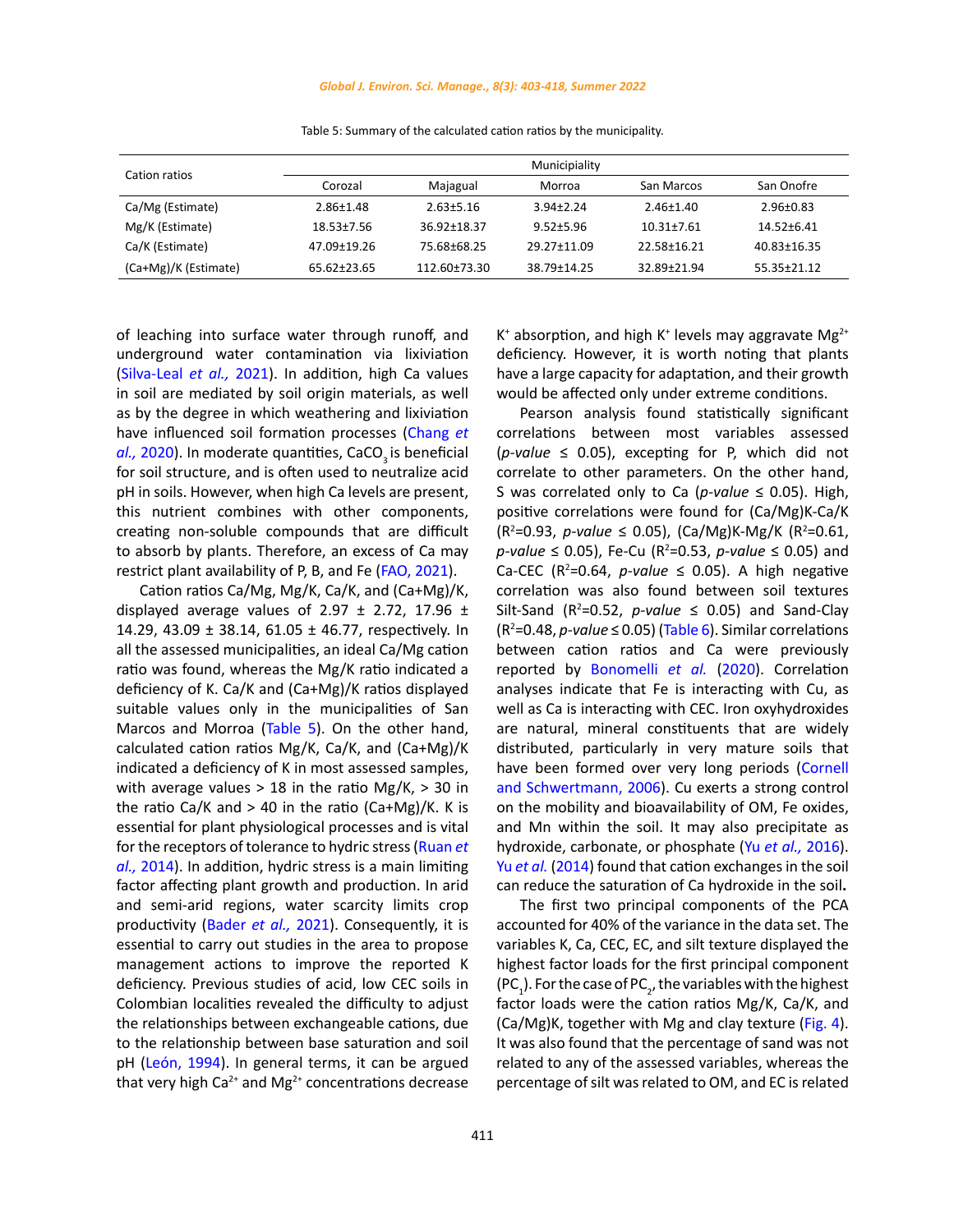| (Ca/Mg)K       |           | 0.01                 | 0.10           | 0.73    | 0.00    | 0.56      | 0.16         | 0.58    | 0.19    | 0.00                | 0.25                    | 0.60     | 0.74      | 0.23    | 0.04                | 0.72              | 0.28                | 0.60    | 0.00             | 0.69         | 0.00     | 0.00    |          |                                                                                |
|----------------|-----------|----------------------|----------------|---------|---------|-----------|--------------|---------|---------|---------------------|-------------------------|----------|-----------|---------|---------------------|-------------------|---------------------|---------|------------------|--------------|----------|---------|----------|--------------------------------------------------------------------------------|
| Ca/K           |           | 50<br>ö              | 0.11           | 0.76    | 0.01    | 52<br>ö   | 0.13         | 0.08    | 0.99    | 0.00                | 0.11                    | 0.70     | 0.75      | 0.87    | 0.06                | 0.53              | 94<br>ö             | 85<br>ö | 0.00             | 0.04         | 0.00     |         | 0.96     |                                                                                |
| Mg/K           |           | 0.00                 | 0.21           | 0.08    | 0.01    | 81<br>ö   | 0.49         | 0.02    | 0.00    | 0.00                | 0.81                    | 0.50     | 0.08      | 0.00    | 0.05                | 0.68              | 0.00                | 0.25    | 0.00             | 0.00         |          | 59<br>ö | 0.78     |                                                                                |
| Ca/Mg          |           | 0.00                 | 0.46           | 0.03    | 0.28    | 0.38      | 0.55         | 0.00    | 0.00    | 0.01                | 0.24                    | 0.76     | 0.01      | 0.00    | 0.73                | 0.20              | 0.00                | 0.01    | 0.00             |              | 55<br>ငှ | 0.19    | $-0.04$  |                                                                                |
| $EC_{1:5}$     |           | 0.00                 | 0.00           | 0.53    | 0.00    | 0.04      | 0.68         | 0.00    | 0.27    | 0.00                | 0.05                    | 0.25     | 0.03      | 0.31    | 0.70                | 0.13              | 0.00                | 0.00    |                  | 0.38         | $-0.47$  | $-0.26$ | $-0.36$  |                                                                                |
| CEC            |           | 0.00                 | 0.00           | 0.00    | 0.00    | 0.47      | 0.56         | 0.00    | 0.00    | 0.00                | 0.00                    | 0.10     | 0.69      | 0.20    | 0.49                | 0.15              | 0.03                |         | 0.37             | 0.24         | $-0.11$  | $-0.02$ | $-0.05$  |                                                                                |
| $pH_{1:1}$     |           | 0.00                 | 0.02           | 0.38    | 0.05    | 0.12      | 0.12         | 0.00    | 0.75    | 0.00                | 0.66                    | 0.53     | 0.10      | 0.63    | 0.46                | 0.87              |                     | 0.20    | 0.37             | 0.40         | $-0.29$  | $-0.01$ | $-0.10$  |                                                                                |
| 3              |           | 0.00                 | 0.00           | 0.00    | 0.09    | 0.00      | 0.19         | 0.25    | 0.01    | 0.18                | 0.13                    | 0.64     | 0.00      | 0.54    | 0.00                |                   | 0.02                | 0.13    | $-0.14$          | $-0.12$      | 0.04     | $-0.06$ | $-0.03$  |                                                                                |
| $\overline{z}$ |           | 0.01                 | 0.42           | 0.15    | 0.14    | 0.20      | 0.69         | 0.31    | 0.31    | 0.27                | 0.63                    | 0.96     | 0.09      | 0.73    |                     | 0.28              | $-0.07$             | $-0.06$ | 0.04             | $-0.03$      | $-0.18$  | $-0.17$ | $-0.19$  |                                                                                |
| δn             |           | 0.70                 | 0.66           | 0.30    | 0.72    | 0.20      | 0.81         | 0.29    | 0.05    | 0.86                | 0.30                    | 5<br>ö   | 0.03      |         | $-0.03$             | 0.06              | $-0.05$             | 0.12    | $-0.09$          | $-0.27$      | 0.30     | 0.02    | 0.11     |                                                                                |
| ₽              | p - value | 0.45                 | 0.04           | 0.02    | 0.63    | 0.01      | 0.90         | 0.42    | 0.06    | 0.51                | 0.40                    | 0.35     |           | 0.20    | 0.16                | 0.73              | $-0.15$             | 0.04    | $-0.20$          | $-0.23$      | 0.16     | $-0.03$ | 0.03     |                                                                                |
| S              |           | 0.66                 | 0.32           | 0.33    | 0.58    | 0.95      | 0.63         | 0.04    | 0.17    | 0.22                | 0.83                    |          | eo.<br>ခု | 0.05    | 0.00                | $-0.04$           | 0.06                | 0.15    | 0.11             | 0.03         | $-0.06$  | $-0.04$ | $-0.05$  |                                                                                |
| δQ             |           | 0.01                 | 0.00           | 0.00    | 0.19    | 0.41      | 0.96         | 0.02    | 0.00    | 0.12                |                         | S<br>ခဲ့ | 0.08      | 0.10    | $-0.04$             | 0.14              | 0.04                | 0.38    | 0.18             | $-0.11$      | 0.02     | $-0.15$ | $-0.11$  |                                                                                |
| ×              |           | 0.00                 | 0.00           | 0.11    | 0.00    | 0.82      | 0.80         | 0.00    | 0.00    |                     | 0.14                    | 0.11     | $-0.06$   | $-0.02$ | 0.10                | 0.13              | 0.33                | 0.56    | 0.61             | 0.25         | $-0.59$  | $-0.56$ | $-0.62$  |                                                                                |
| Ng             |           | 0.03                 | 0.00           | 0.00    | 0.00    | 0.25      | 9.<br>ö      | 0.00    |         | 0.29                | 0.44                    | 0.13     | 0.17      | 0.18    | $-0.09$             | 0.24              | $-0.03$             | 0.63    | 0.10             | $-0.37$      | 0.37     | 0.00    | 0.12     |                                                                                |
| ී              |           | 0.00                 | 0.00           | 0.00    | 0.00    | 0.15      | 0.37         |         | 0.51    | 0.55                | 0.21                    | 0.19     | $-0.08$   | $-0.10$ | $-0.09$             | 0.11              | 0.34                | 0.80    | 0.47             | 0.54         | $-0.22$  | 0.16    | 0.05     |                                                                                |
| Q,             |           | 0.65                 | 0.57           | 0.73    | 0.93    | 0.20      |              | $-0.08$ | 0.00    | $-0.02$             | $-0.01$                 | $-0.04$  | $-0.01$   | 0.02    | 0.04                | 0.12              | $-0.14$             | $-0.05$ | $-0.04$          | $-0.06$      | $-0.06$  | $-0.14$ | $-0.13$  |                                                                                |
| z              |           | 0.41                 | 0.69           | 0.78    | 0.35    |           | $-0.12$      | 0.13    | 0.11    | 0.02                | 0.08                    | 0.01     | $-0.23$   | $-0.12$ | $-0.12$             | $-0.32$           | 0.14                | 0.07    | 0.19             | 0.08         | 0.02     | 0.06    | 0.05     |                                                                                |
| Σ<br>O         |           | 8<br>$\tilde{\circ}$ | 8<br>$\vec{o}$ | 0.41    |         | ֵיםַ<br>ă | 5<br>ō       | 39<br>ö | 29<br>ö | 8<br>$\ddot{\circ}$ | 51<br>ö                 | 5<br>ö   | පි<br>ō   | ლ<br>ō  | $\overline{4}$<br>o | $\mathbf{9}$<br>o | $\overline{8}$<br>ö | 0.42    | 45<br>Ġ          | $\circ$<br>ö | 25<br>Ģ  | 25<br>Ģ | 28<br>Ģ  |                                                                                |
| Clay           |           | 0.93                 | 0.00           |         | 0.08    | 0.03      | 0.03         | 0.32    | 0.55    | 0.15                | 0.48                    | 0.09     | 0.21      | 0.10    | $-0.13$             | 0.28              | $-0.08$             | 0.42    | $-0.06$          | $-0.20$      | 0.16     | $-0.03$ | 0.03     |                                                                                |
| Sand           |           | 0.00                 |                | $-0.70$ | $-0.37$ | 0.04      | $-0.05$      | $-0.58$ | $-0.52$ | $-0.45$             | $-0.50$                 | $-0.09$  | $-0.19$   | $-0.04$ | $-0.08$             | $-0.48$           | $-0.21$             | $-0.59$ | $-0.30$          | $-0.07$      | 0.12     | 0.15    | 0.15     |                                                                                |
| Silt           |           |                      | $-0.72$        | 0.01    | 0.45    | $-0.08$   | 0.04         | 0.49    | 0.20    | 0.48                | 0.24                    | 0.04     | 0.07      | $-0.04$ | 0.23                | 0.40              | 0.37                | 0.42    | 0.48             | 0.29         | $-0.32$  | $-0.18$ | $-0.24$  |                                                                                |
|                |           |                      |                |         |         |           |              |         |         |                     | Correlation coefficient |          |           |         |                     |                   |                     |         |                  |              |          |         |          |                                                                                |
|                | Parameter | $\frac{1}{5}$        | Sand           | Clay    | ŠΣ      | z         | $\mathbf{r}$ | ී       | Ng      | ×                   | ۶g                      | S        | ى         | Σm      | $\overline{z}$      | 5                 | pH <sub>11</sub>    | CEC     | EC <sub>15</sub> | Ca/Mg        | Mg/K     | Ca/K    | (Ca/Mg)K | OM: Organic Matter, CEC: cation exchange capacity, EC: electrical conductivity |

Table 6: Correlation between the physicochemical properties of soil in the department of Sucre, in northern Colombia. Table 6: Correlation between the physicochemical properties of soil in the department of Sucre, in northern Colombia. Table 6: Correlation between the physicochemical properties of soil in the department of Sucre, in northern Colombia.

412

# *S. Rodelo-Torrente et al.*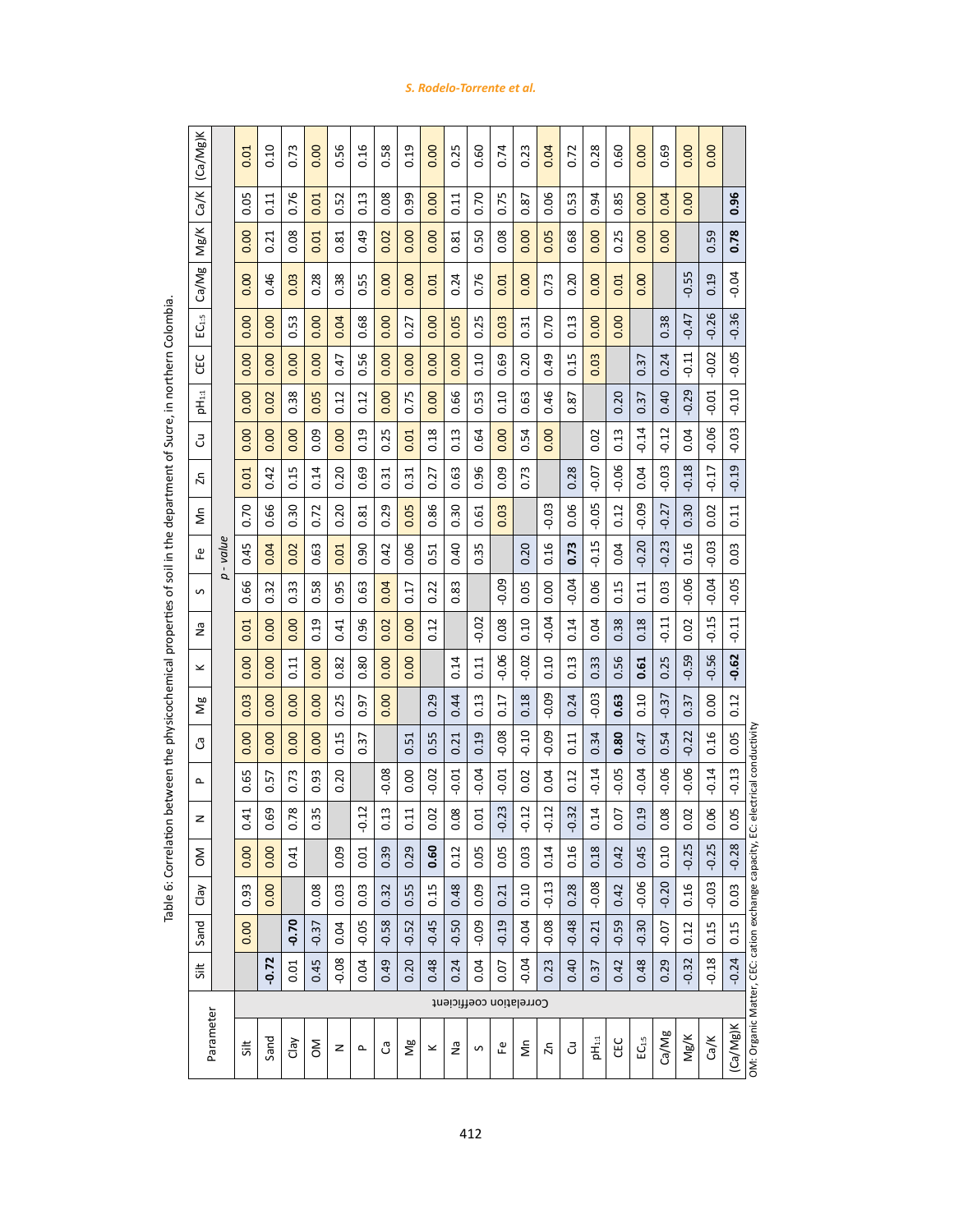



Fig. 4: Principal component analysis. R1= Ca/Mg, R2= Mg/K, R3= Ca/K, R4= (Ca/Mg) K.

| Physicochemical Characteristics (Indicator) | Im    | Nv       |
|---------------------------------------------|-------|----------|
| Silt                                        | 27.07 | 0.57     |
| Sand                                        | 42.83 | 0.55     |
| Clay                                        | 30.10 | 0.52     |
| OM                                          | 1.17  | 0.74     |
| ${\sf N}$                                   | 23.26 | 0.69     |
| P                                           | 40.35 | $0.91\,$ |
| Ca                                          | 19.74 | 0.61     |
| Mg                                          | 6.70  | 0.67     |
| К                                           | 0.62  | 0.82     |
| Na                                          | 0.21  | 0.81     |
| S                                           | 7.95  | 0.98     |
| Fe                                          | 37.70 | 0.89     |
| Mn                                          | 14.23 | $0.90\,$ |
| Zn                                          | 1.08  | 0.89     |
| Cu                                          | 1.98  | 0.84     |
| pH                                          | 6.40  | 0.38     |
| CEC                                         | 26.87 | 0.52     |
| $\mathsf{EC}$                               | 0.05  | 0.73     |
| SQI                                         |       | 0.72     |

Table 7: SQI in the department of Sucre (Northern Colombia). Table 7: SQI in the department of Sucre (Northern Colombia).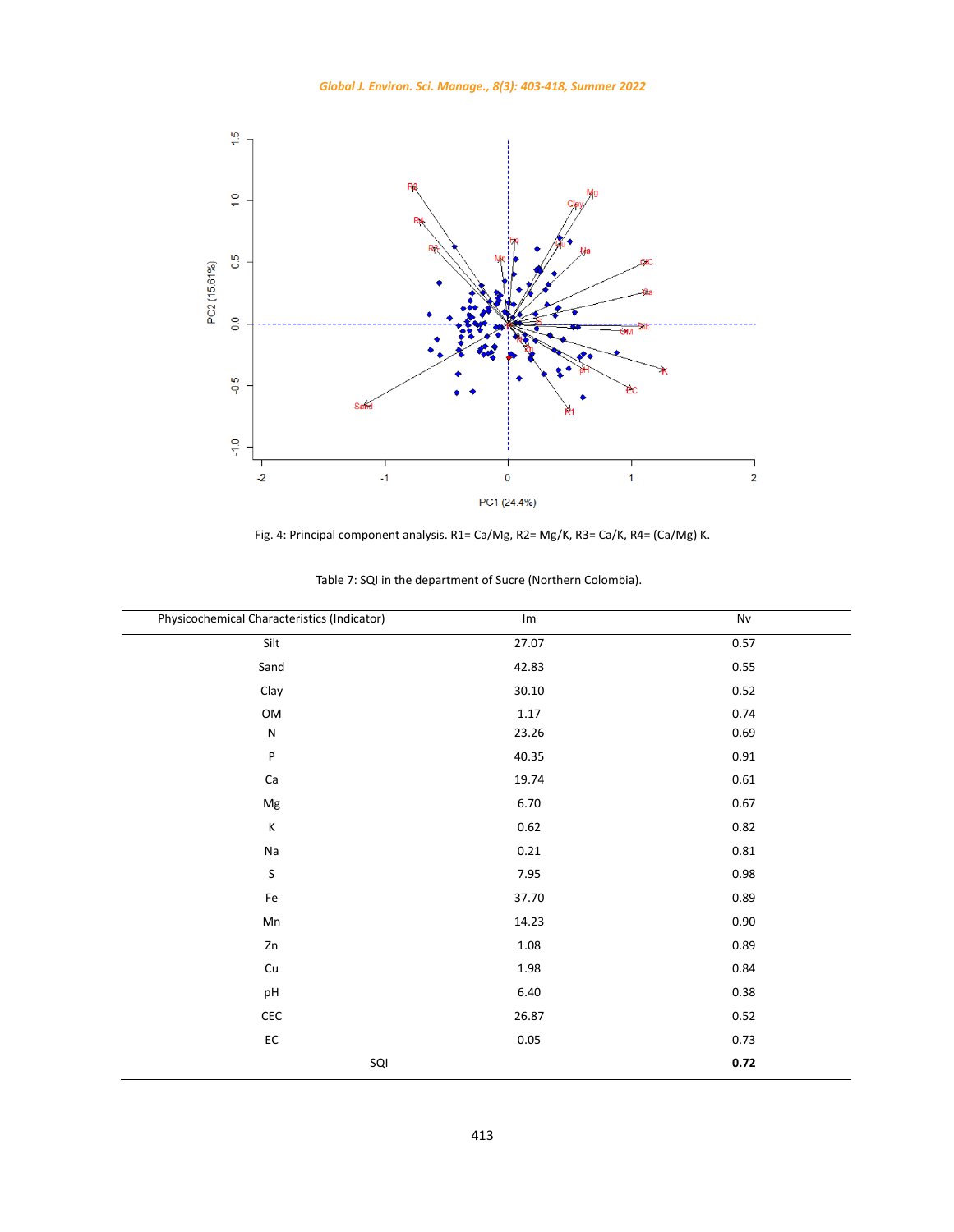to pH. The percentage of clay is related to Mg and Cu. The PCA indicated that crop physiological processes depend on a balance between the parameters K, Ca, CEC, EC, Mg and the cation ratios Mg/K, Ca/K a,nd (Ca/Mg)K. A PCA analysis by Bonomelli *et al.* (2020) found that the variance was mostly determined by K, Mg, N, and Ca.

Calculated indicators and soil quality index values are shown in Table 7. The calculated SQI was 0.72, indicating that assessed soils in the Department of Sucre are of high quality. SQI value in the study is strongly influenced by the indicators S, P, Mn (Nv  $\geq$ 0.90) and Fe, Zn, Cu, K, Na (Nv  $\geq$  0.80), whereas the indicator pH exerted very little influence. However, previous research has shown that soil quality should be determined by analyzing both physicochemical and biological soil characteristics. Therefore, contamination levels should be incorporated into the SQI valuation in those agricultural regions exposed to anthropogenic activity (Klimkowicz-Pawlas *et al*., 2019).

Lastly, using the soil quality index enables farmers to assess the current status of soil. This allows in turn to identify critical points for sustainable development, assess the possible impacts before any intervention, and monitor the impact of human interventions, thus helping to determine whether the use of soil is sustainable (De Laurentiis *et al.,* 2019). A proper understanding of the soil fertility conditions and is essential for food safety and sustainable development of agricultural systems. Reliable methods for the assessment of soil fertility are of great assistance for the management and monitoring of this resource. In general terms, assessed soils from the Sucre Department display high quality, indicating that soil fertility is well correlated with potential crop yields (Chabala *et al.,* 2020), as reflected in the variety of crops present in the municipalities. A better understanding of the interactions between crops and soil fertility will help to inform decisions aimed to increase crop productivity.

#### **CONCLUSION**

Soil quality is a major proxy for soil functional capacity within the ecological and land-use limits, while maintaining productivity and plant health. Soil degradation leads to a reduction in ecosystem functions and services of interest to humans and conservation of nature. According to the results,

the macronutrients P and Ca displayed high values and S content was low. Phosphorus, an essential nutrient for plant development, interacts with other nutrients such as C and N. On the other side, when a high Ca level cannot be absorbed, it combines with other components to create non-soluble compounds that are difficult for plants to absorb. Cation ratios Mg/K, Ca/K and (Ca+Mg)/K indicated a deficiency of potassium. Correlation analyses suggest that Fe is interacting with Cu and that Ca is interacting with CEC. The PCA indicated that crop physiological processes depend on a balance between the parameters K, Ca, CEC, EC, Mg and of the cation ratios Mg/K, Ca/K, and (Ca/Mg)K. On the other hand, the SQI indicates high quality levels in soils assessed at 200 productivity units in selected municipalities of the Sucre Department of Colombia. Indicators S, P, Mn, Fe, Zn, Cu, K, and Na determined the current fertility status of studied soils. Therefore, it is recommended to monitor these soils, implementing fertilization plans according to the needs of each assessed soil. Physicochemical and cation ratio results will inform decision-making in order to define corrective strategies to increase soil fertility increase within the study area, as well as to develop decisions and actions at the national and local levels. A proper understanding of the conditions and dynamics of soil fertility is fundamental for food safety and the sustainable development of the agricultural system. In Latin America, Colombia is the third country with the highest resources, climate diversity, and annual precipitation rates, characteristics that favor its role in food production. Therefore, Colombia is considered by The United Nations Food and Agriculture Organization (FAO) as a country with great potential to be a pantry of the world. In this context, to ensure food security, regulatory measures should be implemented in agricultural activities and soil management. In this sense, the results of this study will serve as a baseline to propose monitoring and follow-up strategies on the agricultural practices in the region. Fertility was assessed using simple procedures and available information, which implies that this methodology can be replicated in other Colombian departments.

# **AUTHOR CONTRIBUTIONS**

S. Rodelo-Torrente performed the literature review, analyzed, and interpreted the data, prepared the original draft. A.C. Torregroza-Espinosa performed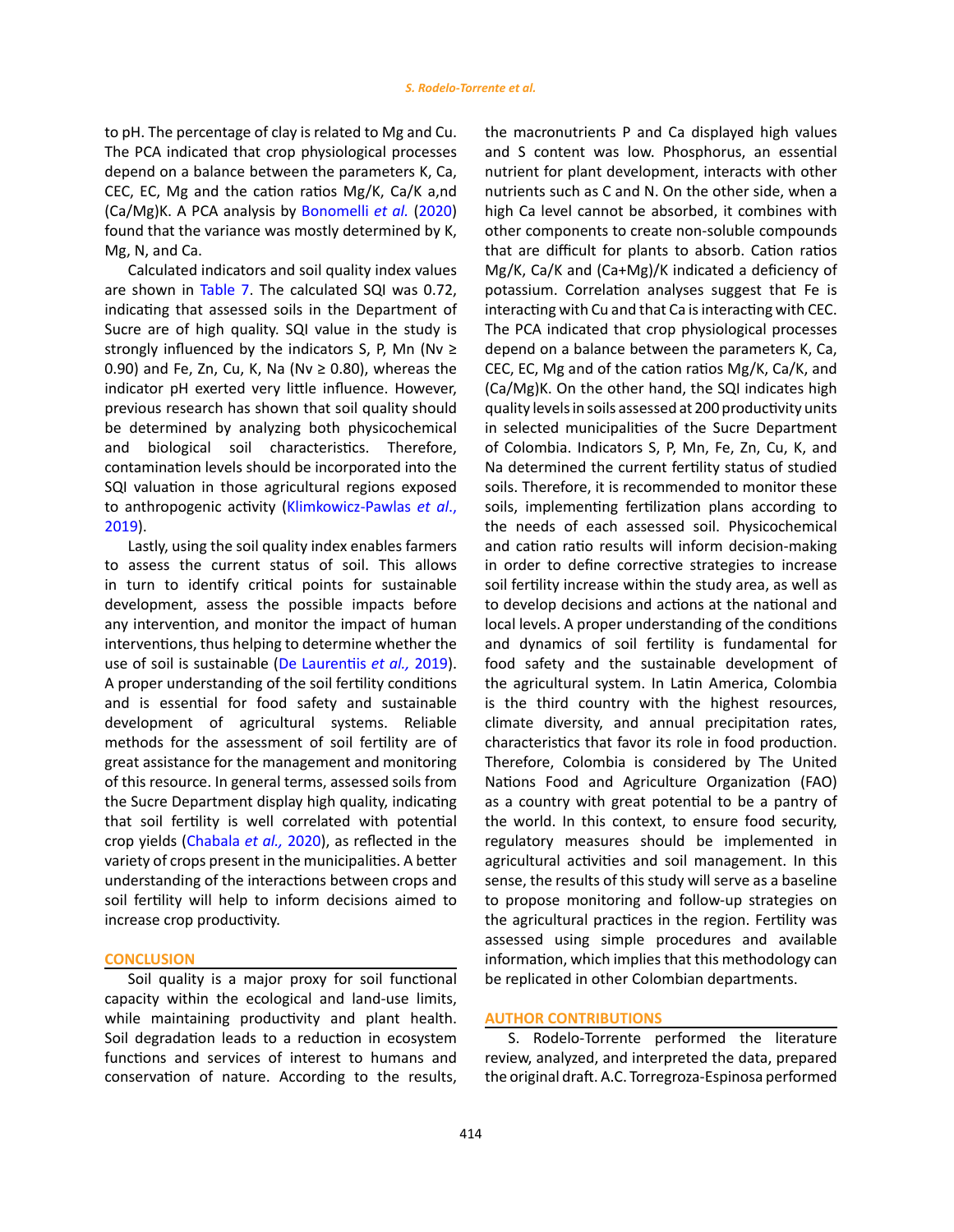analyzed and interpreted the data, writing - original draft, writing – review and editing. D. Pinto Osorio helped in the contextualization and prepared the original draft. M.I. Moreno Pallares performed the literature review, experimental design, analyzed and interpreted the data, writing – original draft, writing – review, and editing. A. Corrales Paternina helped in the contextualization and prepared the original draft. A. Echeverría-González helped in the contextualization and prepared the original draft.

### **ACKNOWLEDGMENTS**

The author acknowledges funding support from the Government of Sucre (Colombia) through royalty system [Project: "Application of engineering techniques that increase the resilience of agroecosystems to climate variability in the Department of Sucre" [BPIN2017000100029] and executed by the University of the Costa and the University of Sucre (Colombia).

### **CONFLICT OF INTEREST**

The authors declare no potential conflict of interest regarding the publication of this work. In addition, ethical issues including plagiarism, informed consent, misconduct, data fabrication and, or falsification, double publication and, or submission, and redundancy have been completely witnessed by the authors.

## **OPEN ACCESS**

This article is licensed under a Creative Commons Attribution 4.0 International License, which permits use, sharing, adaptation, distribution, and reproduction in any medium or format, as long as you give appropriate credit to the original author(s) and the source, provide a link to the Creative Commons license, and indicate if changes were made. The images or other third-party material in this article are included in the article's Creative Commons license unless indicated otherwise in a credit line to the material. If material is not included in the article's Creative Commons license and your intended use is not permitted by statutory regulation or exceeds the permitted use, you will need to obtain permission directly from the copyright holder. To view a copy of this license, visit: [http://creativecommons.org/](http://creativecommons.org/licenses/by/4.0/) [licenses/by/4.0/](http://creativecommons.org/licenses/by/4.0/)

#### **PUBLISHER'S NOTE**

GJESM Publisher remains neutral with regard to jurisdictional claims in published maps and institutional affiliations.

### **ABBREVIATIONS**

| %                 | Percentage                             |
|-------------------|----------------------------------------|
| >                 | Greater-than sign                      |
| <                 | Less-than sign                         |
| ≥                 | Greater-than or equal to sign          |
| $\pm$             | Plus or minus sign                     |
| A.A.              | Atomic absorption                      |
| Al                | Aluminum                               |
| AP                | <b>Annual Precipitation</b>            |
| Av A              | Average Altitude                       |
| AvT               | Average Temperature                    |
| С                 | Clay                                   |
| Cа                | Calcium                                |
| CEC               | Cation exchange capacity               |
| CaCO <sub>3</sub> | Calcium carbonate                      |
| СL                | Clay loam                              |
| cт                | Centimeter                             |
| Сu<br>DTPA        | Copper                                 |
|                   | Diethyle netriamine pentaacetic acid   |
| e.g.              | For example                            |
| ЕC                | <b>Electrical conductivity</b>         |
| EPA               | <b>Environmental Protection Agency</b> |
| Eq.               | Equation                               |
| Fe                | Iron                                   |
| Fig.              | Figure                                 |
| g                 | Gram                                   |
| h                 | Hectare                                |
| Im                | Indicator mean                         |
| Imax              | Indicator maximum value                |
| Imin              | Indicator minimum value                |
| К                 | Potassium                              |
| KCL               | Potassium Chloride                     |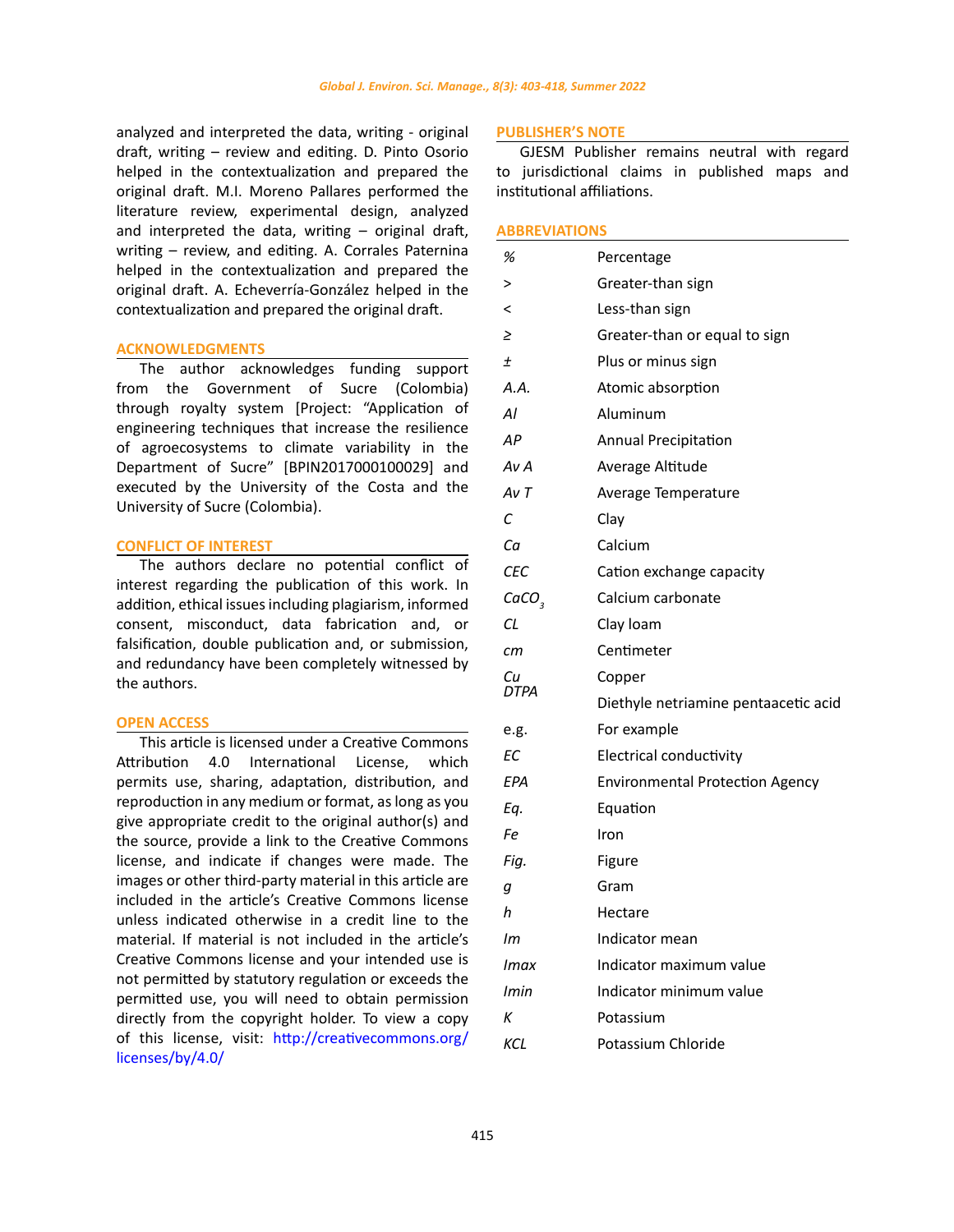| Km <sup>2</sup> | Square kilometre                                                |
|-----------------|-----------------------------------------------------------------|
| L               | Loam                                                            |
| LS              | Loamy sand                                                      |
| м               | Unit of molar concentration.                                    |
| masl            | Meters Above Sea Level                                          |
| Мg              | Magnesium                                                       |
| mт              | Millimetre                                                      |
| Мn              | Manganese                                                       |
| meq/100 g       | Cation exchange capacity as milli-<br>equivalents per 100 grams |
| Mun             | Municipiality                                                   |
| Ν               | Nitrogen                                                        |
| Νa              | Sodium                                                          |
| $NO3-N$         | Nitrate Nitrogen                                                |
| NOM             | Norm                                                            |
| NTC             | Colombian Technical Standard                                    |
| Nν              | Normalized value                                                |
| OМ              | Organic Matter                                                  |
| p-value         | Statistical significance                                        |
| Р               | Phosphorus                                                      |
| <b>PCA</b>      | Principal component analysis                                    |
| pH              | Potential of hydrogen                                           |
| ppm             | Parts per million                                               |
| $R^2$           | R-squared                                                       |
| S               | Sulfur                                                          |
| SCL             | Sandy clay loam                                                 |
| SD              | Standard deviation                                              |
| <b>SEMARNAT</b> | Ministry of Environment and Natural<br>Resources                |
| SFI             | Soil fertility index                                            |
| SL              | Silt loam                                                       |
| <b>SQI</b>      | Soil quality index                                              |
| SR              | Sub-region                                                      |
| Zn              | Zinc                                                            |

## **REFERENCES**

[Amsili, J.P.; van Es, H.M.; Schindelbeck, R.R., \(2021\). Cropping](https://www.sciencedirect.com/science/article/pii/S2667006221000095) 

[system and soil texture shape soil health outcomes and](https://www.sciencedirect.com/science/article/pii/S2667006221000095) scoring functions. [Soil Secur., 4: 1000012](https://www.sciencedirect.com/science/article/pii/S2667006221000095) **(11 pages).**

- [Bader, B.R.; Taban, S.K.; Fahmi, A.H.; Abood, M.A.; Hamdi, G.J.,](https://doaj.org/article/d3ca6d25209e4e53bc7118214887a043) [\(2021\). Potassium availability in soil amended with organic](https://doaj.org/article/d3ca6d25209e4e53bc7118214887a043) [matter and phosphorous fertiliser under water stress during](https://doaj.org/article/d3ca6d25209e4e53bc7118214887a043) maize (Zea mays) growth. [J. Saudi Soc. Agric. Sci., 20\(6\): 390-](https://doaj.org/article/d3ca6d25209e4e53bc7118214887a043) 394 **[\(5 pages\).](https://doaj.org/article/d3ca6d25209e4e53bc7118214887a043)**
- [Bonomelli, C.; Mogollon, R.; de Freitas, S.T.; Zoffoli, J.P.;](https://www.mdpi.com/2073-4395/10/10/1476) [Contreras, C., \(2020\). Nutritional relationships in bitter](https://www.mdpi.com/2073-4395/10/10/1476) [pit-affected fruit and the feasibility of vis-NIR models to](https://www.mdpi.com/2073-4395/10/10/1476) [determine calcium concentration in 'fuji' apples.](https://www.mdpi.com/2073-4395/10/10/1476) Agronomy., 10: 1474 **[\(13 pages\).](https://www.mdpi.com/2073-4395/10/10/1476)**
- [Bünemann, E.K.; Bongiorno, G.; Bai, Z.; Creamer, R.E.; De Deyn,](https://www.sciencedirect.com/science/article/pii/S0038071718300294?via%3Dihub) [G.; de Goede, R.; Fleskens, L.; Geissen, V.; Kuyper, T.W.;](https://www.sciencedirect.com/science/article/pii/S0038071718300294?via%3Dihub) [Mäder, P.; Pulleman, M.; Sukkel, W.; van Groenigen, J.W.;](https://www.sciencedirect.com/science/article/pii/S0038071718300294?via%3Dihub) [Brussaard, L. \(2018\). Soil quality – A critical review.](https://www.sciencedirect.com/science/article/pii/S0038071718300294?via%3Dihub) Soil Biol. Biochem., [120: 105-125](https://www.sciencedirect.com/science/article/pii/S0038071718300294?via%3Dihub) **(21 pages).**
- [Bustamante, N.; Danoucaras, N.; McIntyre, N.; Díaz-Martínez,](https://revistas.udea.edu.co/index.php/ingenieria/article/view/22826) [J.; Restrepo-Baena, O.J., \(2016\). Review of improving the](https://revistas.udea.edu.co/index.php/ingenieria/article/view/22826) [water management for the informal gold mining in Colombia.](https://revistas.udea.edu.co/index.php/ingenieria/article/view/22826) [Revista Facultad de Ingeniería Universidad de Antioquia., 79:](https://revistas.udea.edu.co/index.php/ingenieria/article/view/22826) 174-184 **[\(11 pages\).](https://revistas.udea.edu.co/index.php/ingenieria/article/view/22826)**
- [CCME, \(2014\). Canadian environmental quality guidelines.](https://ccme.ca/en/current-activities/canadian-environmental-quality-guidelines) [Canadian council of ministers of the environment.](https://ccme.ca/en/current-activities/canadian-environmental-quality-guidelines)
- [Chabala, L.M.; Chimungu, J.G.; Lark, R.M.; Mtambanengwe, F.;](https://www.sciencedirect.com/science/article/pii/S001670611933006X) [Nalivata, P.C.; Phiri, E.; Sakala, G.M., \(2020\). Eliciting experts'](https://www.sciencedirect.com/science/article/pii/S001670611933006X) [tacit models for the interpretation of soil information, an](https://www.sciencedirect.com/science/article/pii/S001670611933006X) [example from the evaluation of potential benefits from](https://www.sciencedirect.com/science/article/pii/S001670611933006X) [conservation agriculture. Geoderma., 376: 114545](https://www.sciencedirect.com/science/article/pii/S001670611933006X) **(11 [pages\).](https://www.sciencedirect.com/science/article/pii/S001670611933006X)**
- [Chang, H.; Wang, Q.; Li, Z.; Wu, J.; Xu, X.; Shi, Z., \(2020\). The](https://www.sciencedirect.com/science/article/pii/S2095311919628613?via%3Dihub) [effects of calcium combined with chitosan amendment](https://www.sciencedirect.com/science/article/pii/S2095311919628613?via%3Dihub) [on the bioavailability of exogenous pb in calcareous soil. J.](https://www.sciencedirect.com/science/article/pii/S2095311919628613?via%3Dihub) [Integr. Agric., 19\(5\): 1375-1386](https://www.sciencedirect.com/science/article/pii/S2095311919628613?via%3Dihub) **(12 pages).**
- [Coblinski, J.A.; Inda, A.V.; Demattê, J.A.M.; Dotto, A.C.;](https://www.sciencedirect.com/science/article/abs/pii/S0341816221001934?via%3Dihub) [Gholizadeh, A.; Giasson, É., \(2021\). Identification of minerals](https://www.sciencedirect.com/science/article/abs/pii/S0341816221001934?via%3Dihub) [in subtropical soils with different textural classes by VIS–](https://www.sciencedirect.com/science/article/abs/pii/S0341816221001934?via%3Dihub) [NIR–SWIR reflectance spectroscopy. Catena \(Giessen\)., 203:](https://www.sciencedirect.com/science/article/abs/pii/S0341816221001934?via%3Dihub) 105334 **[\(10 pages\).](https://www.sciencedirect.com/science/article/abs/pii/S0341816221001934?via%3Dihub)**
- Cornell, R.M.; Schwertmann, U., (2006). The iron oxides: structure, properties, reactions, occurences and uses. 2nd Edition. Wiley.
- [De Laurentiis, V.; Secchi, M.; Bos, U.; Horn, R.; Laurent, A.;](https://www.sciencedirect.com/science/article/pii/S095965261833960X?via%3Dihub) [Sala, S., \(2019\). Soil quality index: Exploring options for a](https://www.sciencedirect.com/science/article/pii/S095965261833960X?via%3Dihub) [comprehensive assessment of land use impacts in LCA. J.](https://www.sciencedirect.com/science/article/pii/S095965261833960X?via%3Dihub) [Cleaner Prod., 215:63-74](https://www.sciencedirect.com/science/article/pii/S095965261833960X?via%3Dihub) **(12 pages).**
- [Delsouz Khaki, B.; Honarjoo, N.; Davatgar, N.; Jalalian, A.; Torabi](https://www.mdpi.com/2071-1050/9/8/1299) [Golsefidi, H., \(2017\). Assessment of two soil fertility indexes](https://www.mdpi.com/2071-1050/9/8/1299) [to evaluate paddy fields for rice cultivation. Sustainability.,](https://www.mdpi.com/2071-1050/9/8/1299) 9(8): 1299 **[\(13 pages\).](https://www.mdpi.com/2071-1050/9/8/1299)**
- [DNP., \(2003\). Organización de las Naciones Unidas para la](https://colaboracion.dnp.gov.co/CDT/Desarrollo Territorial/00-Mojana.pdf) [Agricultura y la Alimentación \(FAO\). Programa de desarrollo](https://colaboracion.dnp.gov.co/CDT/Desarrollo Territorial/00-Mojana.pdf) [sostenible de la región de La Mojana, Bogotá. Departamento](https://colaboracion.dnp.gov.co/CDT/Desarrollo Territorial/00-Mojana.pdf) [Nacional de Planeación](https://colaboracion.dnp.gov.co/CDT/Desarrollo Territorial/00-Mojana.pdf) **(567 pages).**
- [FAO., \(2021\). Food and Agriculture Organization of the United](https://www.fao.org/soils-portal/soil-survey/soil-classification/numerical-systems/chemical-properties/zh/) [Nations. Soil portal.](https://www.fao.org/soils-portal/soil-survey/soil-classification/numerical-systems/chemical-properties/zh/)
- [Huang, W.; Zong, M.; Fan, Z.; Feng, Y.; Li, S.; Duan, C.; Li, H.,](https://www.sciencedirect.com/science/article/pii/S1470160X21002454) [\(2021\). Determining the impacts of deforestation and corn](https://www.sciencedirect.com/science/article/pii/S1470160X21002454) [cultivation on soil quality in tropical acidic red soils using a](https://www.sciencedirect.com/science/article/pii/S1470160X21002454)

[Agronet., \(2021\). Red de información y comunicación del sector](https://www.agronet.gov.co/estadistica/Paginas/home.aspx)  [Agropecuario Colombiano. MinAgricultura.](https://www.agronet.gov.co/estadistica/Paginas/home.aspx)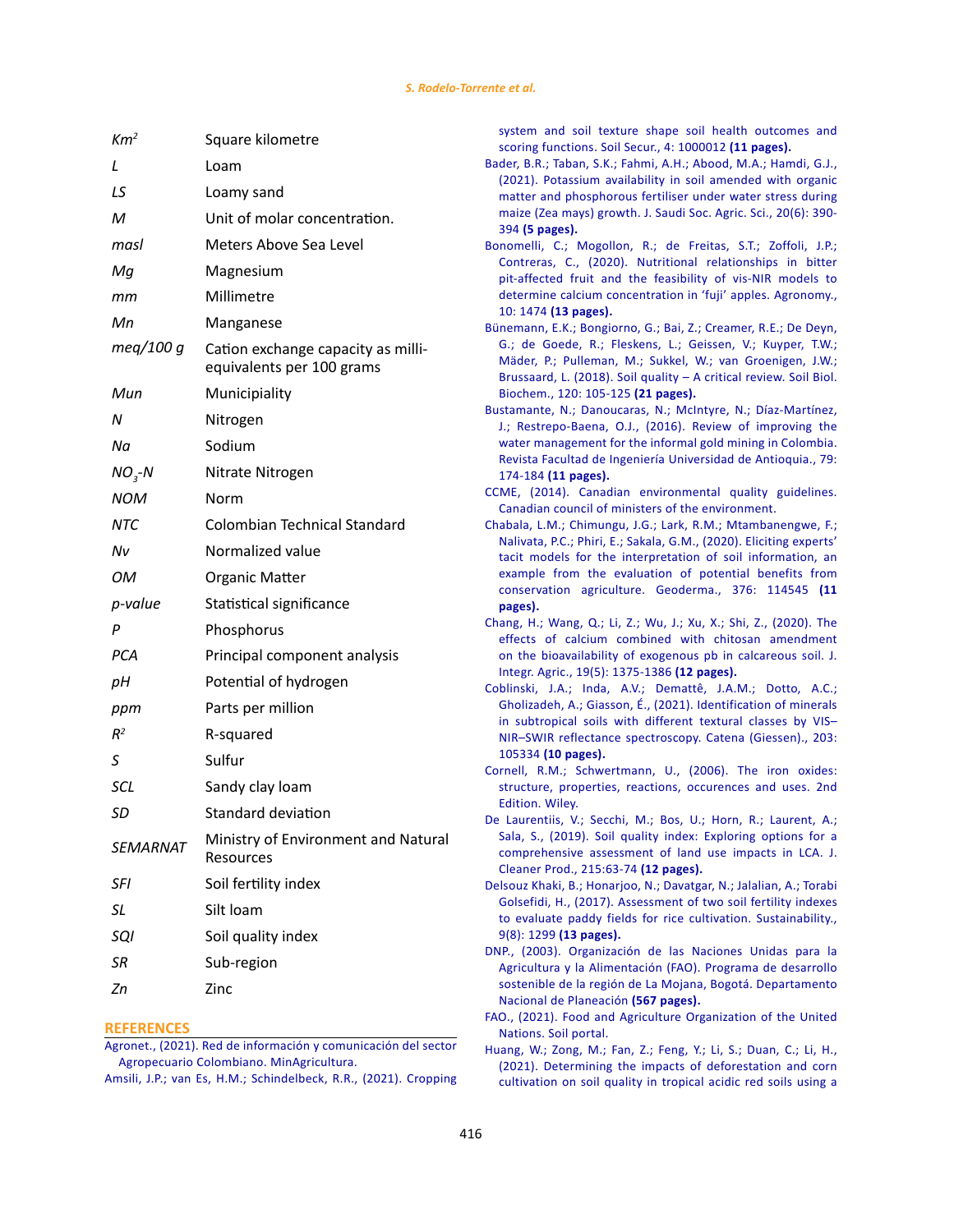[soil quality index. Ecol. Indic., 125: 107580](https://www.sciencedirect.com/science/article/pii/S1470160X21002454) **(10 pages).**

- [ICONTEC., \(2004\). NTC 3656, Gestión ambiental suelo, Toma de](https://tienda.icontec.org/gp-gestion-ambiental-suelo-toma-de-muestras-de-suelo-para-determinar-contaminacion-ntc3656-1994.html)  [muestras de suelo para determinar contaminación. Instituto](https://tienda.icontec.org/gp-gestion-ambiental-suelo-toma-de-muestras-de-suelo-para-determinar-contaminacion-ntc3656-1994.html)  [Colombiano de Normas Técnicas y Certificación. Bogotá,](https://tienda.icontec.org/gp-gestion-ambiental-suelo-toma-de-muestras-de-suelo-para-determinar-contaminacion-ntc3656-1994.html)  [Colombia.](https://tienda.icontec.org/gp-gestion-ambiental-suelo-toma-de-muestras-de-suelo-para-determinar-contaminacion-ntc3656-1994.html)
- [IDEAM, \(2018\). Atlas climatológico de Colombia. Instituto De](http://atlas.ideam.gov.co/visorAtlasClimatologico.html)  [Hidrología, Meteorología y Estudios Ambientales.](http://atlas.ideam.gov.co/visorAtlasClimatologico.html)
- [IGAC, \(2016\). Suelos y tierras de Colombia, subdirección de](https://tiendavirtual.igac.gov.co/es/content/libro-suelos-y-tierras-de-colombia-tomo-1-y-2)  [agrología. Instituto Geográfico Agustín Codazzi. Bogotá DC,](https://tiendavirtual.igac.gov.co/es/content/libro-suelos-y-tierras-de-colombia-tomo-1-y-2)  Tomo 1 **[\(854 pages\).](https://tiendavirtual.igac.gov.co/es/content/libro-suelos-y-tierras-de-colombia-tomo-1-y-2)**
- [IGAC, \(2021\). Colombia, un país con una diversidad de suelos](https://www.gjesm.net/article_9543.html)  [ignorada y desperdiciada. Bogotá, Colombia. Instituto](https://www.gjesm.net/article_9543.html)  [Geográfico Agustín Codazzi.](https://www.gjesm.net/article_9543.html)
- [Karbassi, A.R.; Pazoki, M., \(2015\). Environmental qualitative](https://www.gjesm.net/article_9543.html)  [assessment of rivers sediments. Global J. Environ. Sci.](https://www.gjesm.net/article_9543.html)  [Manage., 1\(2\): 109-116](https://www.gjesm.net/article_9543.html) **(8 Pages)**.
- [Karbassi, A.R.; Heidari, M., \(2015\). An investigation on role of](https://www.gjesm.net/article_9543.html)  [salinity, pH and DO on heavy metals elimination throughout](https://www.gjesm.net/article_9543.html)  [estuarial mixture. Global J. Environ. Sci. Manage., 1\(1\): 41-46](https://www.gjesm.net/article_9543.html)  **[\(6 pages\)](https://www.gjesm.net/article_9543.html)**.
- [Klimkowicz-Pawlas, A.; Ukalska-Jaruga, A.; Smreczak, B., \(2019\).](http://www.international-agrophysics.org/Soil-quality-index-for-agricultural-areas-under-different-levels-of-anthropopressure,113349,0,2.html)  [Soil quality index for agricultural areas under different levels](http://www.international-agrophysics.org/Soil-quality-index-for-agricultural-areas-under-different-levels-of-anthropopressure,113349,0,2.html)  [of anthropopressure. Int. Agrophys., 33: 455-462](http://www.international-agrophysics.org/Soil-quality-index-for-agricultural-areas-under-different-levels-of-anthropopressure,113349,0,2.html) **(8 pages).**
- [Kurgat, B.K.; Ngenoh, E.; Bett, H.K.; Stöber, S.; Mwonga, S.;](https://www.tandfonline.com/doi/full/10.1080/14735903.2018.1499842)  [Lotze-Campen, H.; Rosenstock, T.S., \(2018\). Drivers of](https://www.tandfonline.com/doi/full/10.1080/14735903.2018.1499842)  [sustainable intensification in kenyan rural and peri-urban](https://www.tandfonline.com/doi/full/10.1080/14735903.2018.1499842)  [vegetable production. Int. J. Agric. Sustainability., 16\(4-5\):](https://www.tandfonline.com/doi/full/10.1080/14735903.2018.1499842)  385-398 **[\(14 pages\).](https://www.tandfonline.com/doi/full/10.1080/14735903.2018.1499842)**
- [Lal, R., \(2015\). Restoring soil quality to mitigate soil degradation.](https://www.mdpi.com/2071-1050/7/5/5875)  [Sustainability., 7\(5\): 5875-5895](https://www.mdpi.com/2071-1050/7/5/5875) **(21 pages).**
- [León-Moreno, C.E.; Rojas-Molina, J.; Castilla-Campos, C.E., \(2019\).](https://revistas.unal.edu.co/index.php/agrocol/article/view/70545)  [Physicochemical characteristics of cacao \(Theobroma cacao L.\)](https://revistas.unal.edu.co/index.php/agrocol/article/view/70545)  [soils in Colombia: Are they adequate to improve productivity?](https://revistas.unal.edu.co/index.php/agrocol/article/view/70545)  [Agronomía Colombiana., 37\(1\): 28-38](https://revistas.unal.edu.co/index.php/agrocol/article/view/70545) **(11 pages).**
- [León, S.L.A., \(2001\). Evaluación de la fertilidad del suelo. En: Silva](https://repositorio.unal.edu.co/bitstream/handle/unal/8983/16077856.2012.pdf?sequence=1&isAllowed=y)  [F. \(ed.\). Fertilidad de suelos, diagnóstico y control. 2a edición.](https://repositorio.unal.edu.co/bitstream/handle/unal/8983/16077856.2012.pdf?sequence=1&isAllowed=y)  [Sociedad Colombiana de la Ciencia del Suelo](https://repositorio.unal.edu.co/bitstream/handle/unal/8983/16077856.2012.pdf?sequence=1&isAllowed=y) **(15 pages).**
- [Marrugo-Negrete, J.; Pinedo-Hernandez, J.; Díez, S., \(2017\).](https://www.sciencedirect.com/science/article/abs/pii/S0013935116309562)  [Assessment of heavy metal pollution, spatial distribution](https://www.sciencedirect.com/science/article/abs/pii/S0013935116309562)  [and origin in agricultural soils along the Sinú River Basin,](https://www.sciencedirect.com/science/article/abs/pii/S0013935116309562)  [Colombia. Environ. Res., 154: 380–388](https://www.sciencedirect.com/science/article/abs/pii/S0013935116309562) **(9 pages).**
- [Martínez-Mera, E.A.; Torregroza-Espinosa, A.C.; Valencia-](https://www.researchgate.net/publication/321387360_Relationship_between_soil_physicochemical_characteristics_and_nitrogen-fixing_bacteria_in_agricultural_soils_of_the_Atlantico_department_Colombia)[García, A.; Rojas Jerónimo, L., \(2017\). Relationship between](https://www.researchgate.net/publication/321387360_Relationship_between_soil_physicochemical_characteristics_and_nitrogen-fixing_bacteria_in_agricultural_soils_of_the_Atlantico_department_Colombia)  [soil physicochemical characteristics and nitrogen-fixing](https://www.researchgate.net/publication/321387360_Relationship_between_soil_physicochemical_characteristics_and_nitrogen-fixing_bacteria_in_agricultural_soils_of_the_Atlantico_department_Colombia)  [bacteria in agricultural soils of the Atlántico department,](https://www.researchgate.net/publication/321387360_Relationship_between_soil_physicochemical_characteristics_and_nitrogen-fixing_bacteria_in_agricultural_soils_of_the_Atlantico_department_Colombia)  [Colombia. Soil and Environment., 36: 174-181](https://www.researchgate.net/publication/321387360_Relationship_between_soil_physicochemical_characteristics_and_nitrogen-fixing_bacteria_in_agricultural_soils_of_the_Atlantico_department_Colombia) **(8 pages).** <https://doi.org/10.1016/j.heliyon.2019.e02217>
- [Martínez-Mera, E.A.; Torregroza-Espinosa, A.C.; Crissien-Borrero,](https://www.cell.com/heliyon/fulltext/S2405-8440(19)35877-3?_returnURL=https%3A%2F%2Flinkinghub.elsevier.com%2Fretrieve%2Fpii%2FS2405844019358773%3Fshowall%3Dtrue)  [T.J.; Marrugo-Negrete, J.L.; González-Márquez, L.C., \(2019\).](https://www.cell.com/heliyon/fulltext/S2405-8440(19)35877-3?_returnURL=https%3A%2F%2Flinkinghub.elsevier.com%2Fretrieve%2Fpii%2FS2405844019358773%3Fshowall%3Dtrue)  [Evaluation of contaminants in agricultural soils in an Irrigation](https://www.cell.com/heliyon/fulltext/S2405-8440(19)35877-3?_returnURL=https%3A%2F%2Flinkinghub.elsevier.com%2Fretrieve%2Fpii%2FS2405844019358773%3Fshowall%3Dtrue)  [District in Colombia. Heliyon., 5\(8\): e02217](https://www.cell.com/heliyon/fulltext/S2405-8440(19)35877-3?_returnURL=https%3A%2F%2Flinkinghub.elsevier.com%2Fretrieve%2Fpii%2FS2405844019358773%3Fshowall%3Dtrue) **(9 pages).**
- [Moraru, S.S.; Ene, A.; Badila, A., \(2020\). Physical and hydro](https://www.mdpi.com/2071-1050/12/21/9174)[physical characteristics of soil in the context of climate](https://www.mdpi.com/2071-1050/12/21/9174)  [change. A case study in danube river basin, SE Romania.](https://www.mdpi.com/2071-1050/12/21/9174)  [Sustainability., 12\(9174\): 9174](https://www.mdpi.com/2071-1050/12/21/9174) **(26 pages).**
- [Mukherjee, A.; Lal, R., \(2014\). Comparison of soil quality index](https://journals.plos.org/plosone/article?id=10.1371/journal.pone.0105981)  [using three methods. PLoS One., 9\(8\): e105981](https://journals.plos.org/plosone/article?id=10.1371/journal.pone.0105981) **(15 pages).** [Muñoz-Rojas, M., \(2018\). Soil quality indicators: critical tools in](https://www.sciencedirect.com/science/article/abs/pii/S246858441730034X?via%3Dihub)

[ecosystem restoration. Curr. Opin. Environ. Sci. Health., 5: 47-](https://www.sciencedirect.com/science/article/abs/pii/S246858441730034X?via%3Dihub) 52 **[\(6 pages\).](https://www.sciencedirect.com/science/article/abs/pii/S246858441730034X?via%3Dihub)**

- [Ndung'u, M.; Ngatia, L.W.; Onwonga, R.N.; Mucheru-Muna,](https://www.cell.com/heliyon/fulltext/S2405-8440(21)01984-8?_returnURL=https%3A%2F%2Flinkinghub.elsevier.com%2Fretrieve%2Fpii%2FS2405844021019848%3Fshowall%3Dtrue) [M.W.; Fu, R.; Moriasi, D.N.; Ngetich, K.F., \(2021\). The](https://www.cell.com/heliyon/fulltext/S2405-8440(21)01984-8?_returnURL=https%3A%2F%2Flinkinghub.elsevier.com%2Fretrieve%2Fpii%2FS2405844021019848%3Fshowall%3Dtrue) [influence of organic and inorganic nutrient inputs on soil](https://www.cell.com/heliyon/fulltext/S2405-8440(21)01984-8?_returnURL=https%3A%2F%2Flinkinghub.elsevier.com%2Fretrieve%2Fpii%2FS2405844021019848%3Fshowall%3Dtrue) [organic carbon functional groups content and maize yields.](https://www.cell.com/heliyon/fulltext/S2405-8440(21)01984-8?_returnURL=https%3A%2F%2Flinkinghub.elsevier.com%2Fretrieve%2Fpii%2FS2405844021019848%3Fshowall%3Dtrue) [Heliyon., 7\(8\): e07881](https://www.cell.com/heliyon/fulltext/S2405-8440(21)01984-8?_returnURL=https%3A%2F%2Flinkinghub.elsevier.com%2Fretrieve%2Fpii%2FS2405844021019848%3Fshowall%3Dtrue) **(10 pages).**
- [Nguemezi, C.; Tematio, P.; Yemefack, M.; Tsozue, D.; Silatsa,](https://www.cell.com/heliyon/fulltext/S2405-8440(20)30277-2?_returnURL=https%3A%2F%2Flinkinghub.elsevier.com%2Fretrieve%2Fpii%2FS2405844020302772%3Fshowall%3Dtrue) [T.B.F., \(2020\). Soil quality and soil fertility status in major soil](https://www.cell.com/heliyon/fulltext/S2405-8440(20)30277-2?_returnURL=https%3A%2F%2Flinkinghub.elsevier.com%2Fretrieve%2Fpii%2FS2405844020302772%3Fshowall%3Dtrue) [groups at the Tombel area, South-West Cameroon. Heliyon.,](https://www.cell.com/heliyon/fulltext/S2405-8440(20)30277-2?_returnURL=https%3A%2F%2Flinkinghub.elsevier.com%2Fretrieve%2Fpii%2FS2405844020302772%3Fshowall%3Dtrue) [6\(2\): e03432](https://www.cell.com/heliyon/fulltext/S2405-8440(20)30277-2?_returnURL=https%3A%2F%2Flinkinghub.elsevier.com%2Fretrieve%2Fpii%2FS2405844020302772%3Fshowall%3Dtrue) **(10 pages).**
- [Novello, O.A.; Quintero, C.E., \(2009\). Contenidos de fósforo total](http://www.ipni.net/publication/ia-lacs.nsf/0/A2E9549EFF6442188525799500760516/$FILE/3.pdf) [en suelos distrito Villa Eloisa \(Santa Fe\). Inf. Agronómicas.,](http://www.ipni.net/publication/ia-lacs.nsf/0/A2E9549EFF6442188525799500760516/$FILE/3.pdf) [41: 11–15](http://www.ipni.net/publication/ia-lacs.nsf/0/A2E9549EFF6442188525799500760516/$FILE/3.pdf) **(5 pages).**
- [Obriot, F.; Stauffer, M.; Goubard, Y.; Cheviron, N.; Peres, G.;](https://www.sciencedirect.com/science/article/abs/pii/S0167880916303991?via%3Dihub) [Eden, M.; Revallier, A.; Vieublé-Gonod, L.; Houot, S., \(2016\).](https://www.sciencedirect.com/science/article/abs/pii/S0167880916303991?via%3Dihub) [Multi-criteria indices to evaluate the effects of repeated](https://www.sciencedirect.com/science/article/abs/pii/S0167880916303991?via%3Dihub) [organic amendment applications on soil and crop quality.](https://www.sciencedirect.com/science/article/abs/pii/S0167880916303991?via%3Dihub) [Agric. Ecosyst. Environ., 232: 165-178](https://www.sciencedirect.com/science/article/abs/pii/S0167880916303991?via%3Dihub) **(14 pages).**
- [Paz-Ferreiro, J.; Fu, S., \(2016\). Biological indices for soil quality](https://onlinelibrary.wiley.com/doi/10.1002/ldr.2262) [evaluation: Perspectives and limitations. Land Degrad. Dev.,](https://onlinelibrary.wiley.com/doi/10.1002/ldr.2262) [27\(1\): 14-25](https://onlinelibrary.wiley.com/doi/10.1002/ldr.2262) **(12 pages).**
- [R Core Team, \(2020\). R: A language and environment for](https://www.r-project.org/) [statistical computing. R Foundation for Statistical Computing.](https://www.r-project.org/)
- [Ruan, L.; Zhang, J.; Xin, X., \(2014\). Effect of poor-quality irrigation](https://www.tandfonline.com/doi/abs/10.1080/09064710.2014.884158) [water on potassium release from soils under long-term](https://www.tandfonline.com/doi/abs/10.1080/09064710.2014.884158) [fertilization. Acta Agric. Scand. Sect. B., 64\(1\): 45-55](https://www.tandfonline.com/doi/abs/10.1080/09064710.2014.884158) **(11 pages).**
- [Silva-Leal, J.A.; Pérez-Vidal, A.; Torres-Lozada, P., \(2021\). Effect of](https://www.cell.com/heliyon/fulltext/S2405-8440(21)00465-5?_returnURL=https%3A%2F%2Flinkinghub.elsevier.com%2Fretrieve%2Fpii%2FS2405844021004655%3Fshowall%3Dtrue) [biosolids on the nitrogen and phosphorus contents of soil used](https://www.cell.com/heliyon/fulltext/S2405-8440(21)00465-5?_returnURL=https%3A%2F%2Flinkinghub.elsevier.com%2Fretrieve%2Fpii%2FS2405844021004655%3Fshowall%3Dtrue) [for sugarcane cultivation. Heliyon., 7\(3\): e06360](https://www.cell.com/heliyon/fulltext/S2405-8440(21)00465-5?_returnURL=https%3A%2F%2Flinkinghub.elsevier.com%2Fretrieve%2Fpii%2FS2405844021004655%3Fshowall%3Dtrue) **(8 pages).**
- [Torri, S.I.; Correa, R.S.; Renella, G., \(2017\). Biosolid application](https://www.sciencedirect.com/science/article/abs/pii/S1002016015601060?via%3Dihub) [to agricultural land a contribution to global phosphorus](https://www.sciencedirect.com/science/article/abs/pii/S1002016015601060?via%3Dihub) [recycle: a review. Pedosphere., 27\(1\): 1–16](https://www.sciencedirect.com/science/article/abs/pii/S1002016015601060?via%3Dihub) **(16 pages).**
- [Vanlauwe, B.; AbdelGadir, A.H.; Adewopo, J.; Adjei-Nsiah, S.;](https://www.tandfonline.com/doi/full/10.1080/14735903.2017.1393038) [Ampadu-Boakye, T.; Asare, R. et al., \(2017\). Looking back and](https://www.tandfonline.com/doi/full/10.1080/14735903.2017.1393038) [moving forward: 50 years of soil and soil fertility management](https://www.tandfonline.com/doi/full/10.1080/14735903.2017.1393038) [research in sub-Saharan Africa. Int. J. of Agric. Sustainability.,](https://www.tandfonline.com/doi/full/10.1080/14735903.2017.1393038) [15\(6\): 613-631](https://www.tandfonline.com/doi/full/10.1080/14735903.2017.1393038) **(19 pages).**
- [Van Leeuwen, J. P.; Creamer, R. E.; Cluzeau, D.; Debeljak, M.;](https://www.frontiersin.org/articles/10.3389/fenvs.2019.00113/full) [Gatti, F.; Henriksen, C. B.; Kuzmanovski, V.; Menta, C.; Pérès,](https://www.frontiersin.org/articles/10.3389/fenvs.2019.00113/full) [G.; Picaud, C.; Saby, N.P.A.; Trajanov, A.; Trinsoutrot-Gattin,](https://www.frontiersin.org/articles/10.3389/fenvs.2019.00113/full) [I.; Visioli, G.; Rutgers, M., \(2019\). Modeling of soil functions](https://www.frontiersin.org/articles/10.3389/fenvs.2019.00113/full) [for assessing soil quality: soil biodiversity and habitat](https://www.frontiersin.org/articles/10.3389/fenvs.2019.00113/full) [provisioning. Front. Environ. Sci., 7: 113](https://www.frontiersin.org/articles/10.3389/fenvs.2019.00113/full) **(13 pages).**
- [Villasanti, C.; Román, P.; Pantoja, A., \(2013\). El manejo del suelo](https://www.fao.org/3/i3361s/i3361s.pdf) [en la producción de hortalizas con buenas prácticas agrícolas.](https://www.fao.org/3/i3361s/i3361s.pdf) [In Food and Agriculture Organization of the United Nations](https://www.fao.org/3/i3361s/i3361s.pdf) **[\(31 pages\).](https://www.fao.org/3/i3361s/i3361s.pdf)**
- [Yu, H.; Huang. X.; Ning, J.; Zhu, B.; Cheng, Y., \(2014\). Effect of](https://www.sciencedirect.com/science/article/pii/S0038080614001346?via%3Dihub) [cation exchange capacity of soil on stabilized soil strength.](https://www.sciencedirect.com/science/article/pii/S0038080614001346?via%3Dihub) [Soils Found., 54\(6\): 1236-1240](https://www.sciencedirect.com/science/article/pii/S0038080614001346?via%3Dihub) **(5 pages).**
- [Yu, H.; Liu, C.; Zhu, J.; Li, F.; Deng, D.; Wang, Q.; Liu, C., \(2016\).](https://www.sciencedirect.com/science/article/abs/pii/S0269749115301810?via%3Dihub) [Cadmium availability in rice paddy fields from a mining area:](https://www.sciencedirect.com/science/article/abs/pii/S0269749115301810?via%3Dihub) [The effects of soil properties highlighting iron fractions and](https://www.sciencedirect.com/science/article/abs/pii/S0269749115301810?via%3Dihub) [pH value. Environ. Pollut., 209: 38-45](https://www.sciencedirect.com/science/article/abs/pii/S0269749115301810?via%3Dihub) **(8 pages).**
- Zhang, C.; Xue, S.; Liu, G.; Song, Z., (2011). A comparison of soil qualities of different revegetation types in the loess plateau, china. Plant Soil., 347(1/2): 163-178 **(16 pages).**